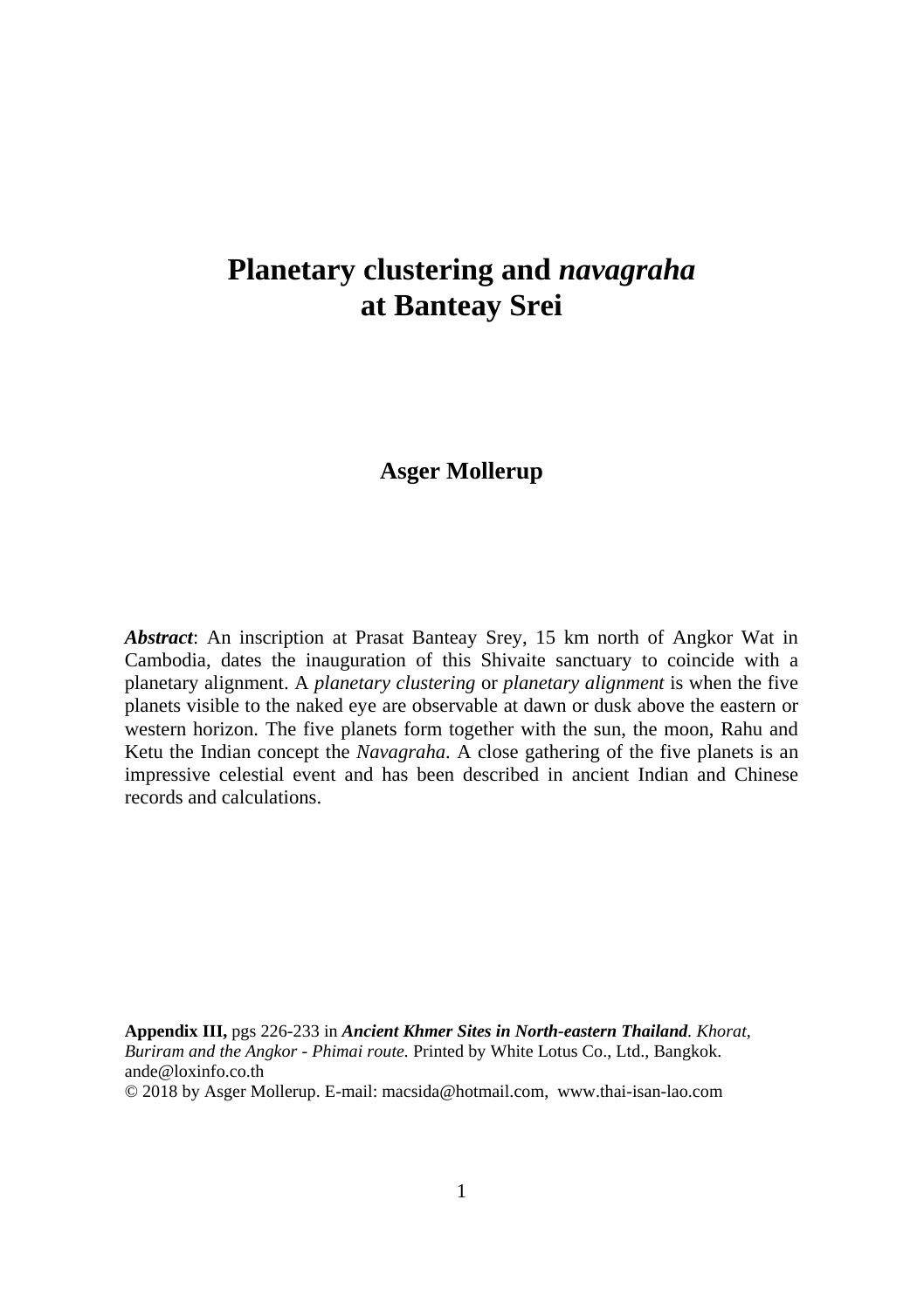

#### **Planetary clustering and** *navagraha* **at Banteay Srei**

*Above*: Planetary alignment at dawn the  $23<sup>rd</sup>$  of April, 967 AD, finalizing the consecration ceremony, when the main deity was installed at Prasat Banteay Srei at Angkor, Cambodia. Mars initiated the celestial show, followed by a Venus-Jupiter conjunction, Saturn and finally Mercury just above the horizon. Courtesy to Stellarium<sup>1</sup>.

"Unto the good and evil fortune of men is this system set forth: the planets move on upon their own paths, approaching one another at a distance."<sup>2</sup>

A full treatment of astro-archeology<sup>3</sup> in relation to ancient Khmer sanctuaries - or for that sake just a single temple as Prasat Banteay Srei should include a description of the *dikpala* (Guardian of the Cardinal Directions), the *navagraha* (the Nine Celestial Deities), the *saptamātṛkās* (the Seven Mothers**)**, *Kala* (the time-eating demon), inscriptional references, indigenous belief systems (ancestor worship, spirits of land, etc.), Indian religions (Hindu and Buddhism), Vedic astronomy, Khmer temple architecture, inscriptions, site planning (Vaastu-Purusha-Mandala, *yantra*, cosmogram), the *Vedic Circle*, historical frame, location, era and orientation of sanctuaries.

Such a comprehensive interdisciplinary study is far beyond the scope of these notes - and the capabilities of the author. The text here only briefly describes the geographic and historical frame and then presents the astronomical setting when the main deity of the shrine was consecrated, as described in the K. 842 inscription.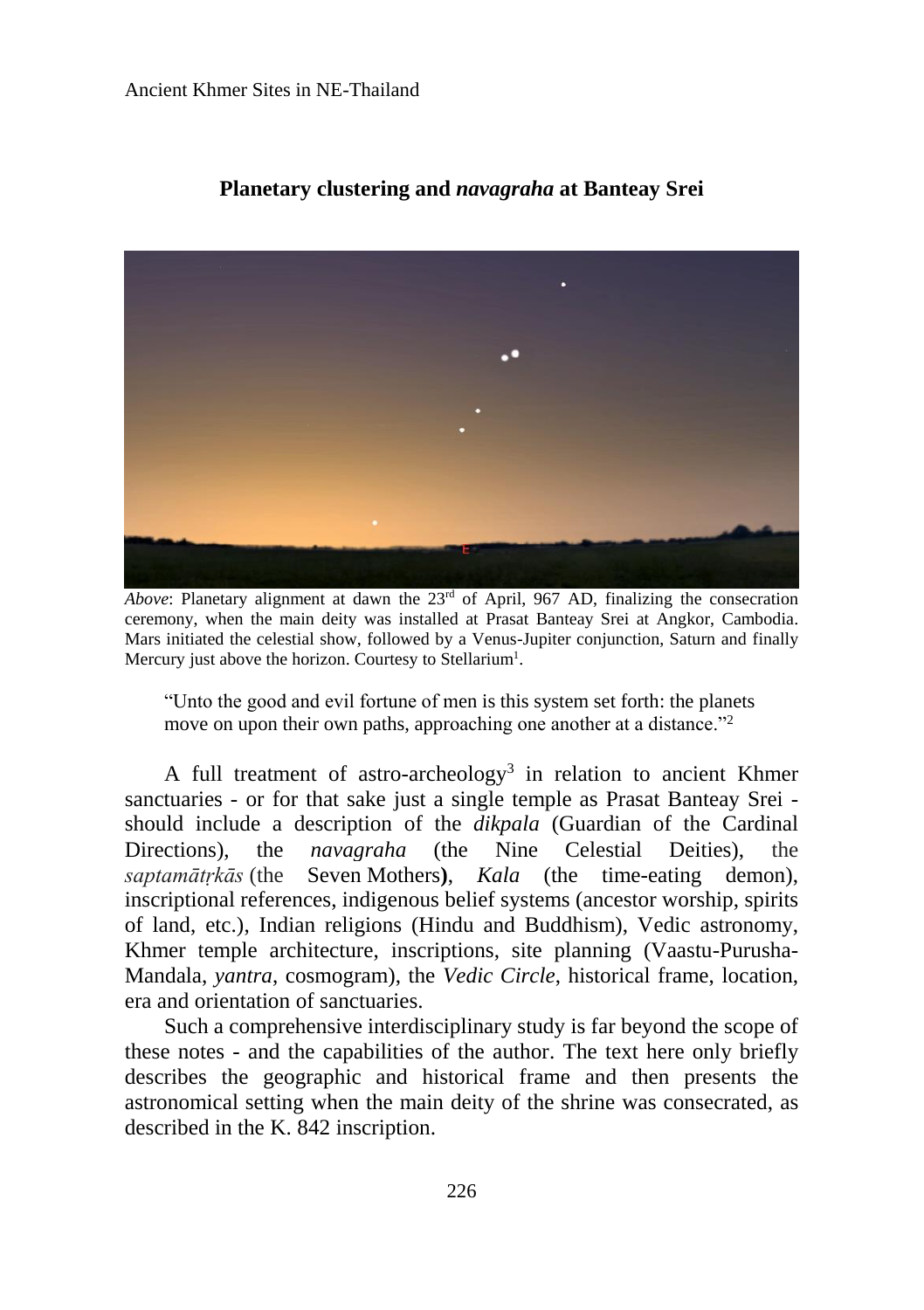#### *General information*

The original name of Prasat Banteay Srei, or more exactly the deity in the central shrine, was *Śrī Tribhuvanamaheśvara*, meaning the Great Lord of the Threefold World, an appellation of Lord Śiva. The constructor and chief architect, Yajñavarāha, was not a king, but the *rajāguru*<sup>4</sup> ('royal teacher') of Yajavarman V. Inscription K.842 is engraved on both sides of a stele discovered in January 1936 in the southern central part of Gopura IV.

The construction was initiated in the 960s during the reign of Rayendravarman II (reigned 944–968 AD), and the main deity was installed the  $22<sup>nd</sup>$  of April 967 AD according to inscription K.842, which was inscribed the following year, when his very young son, Yajavarman V (968- 1001 AD) ascended the throne after the death of his father. Religious context: Shaivism.

#### *Geographic setting*

The sanctuary is located in *Īśvarapura*, the Settlement of Shiva, 23 km NNE of the more well-known and later constructed Prasat Angkor Wat. Coordinates: N 13.599 E 103.96296.

The sanctuary and its more than 500 m long processional path is orientated straight true east and traces of the ancient fields mentioned in the inscription can be traced on Google Earth as well as on LIDAR images to the west and south. The associated *baray* is located right north of the processional path, measures appr. 400 by 200 meter, and shares the same equinoctial orientation as the *baray*. Another significant structure in *Īśvarapura* is what has been termed *dome fields*. The *dome field* at Banteay Srei is located ca. 2 km to the west of the *baray*, measures appr. 660 by 330 meter, shares the same centerline as the *baray*, and is surrounded by moats like an inverted *baray*. Some of the domes are still observable on LIDAR images and the Banteay Srei *dome field* is allegedly constructed over multiple periods. These gridded domes/mounds "seem to have an association with significant water management features"<sup>5</sup>, which apparently is the case at *Īśvarapura*, where an ancient dike leaves the southern part of the enigmatic *dome field* and reaches the fields west of the sanctuary following the contours of the landscape and most likely lead water for irrigating the fields of *Īśvarapura*.

Another inscription from Banteay Srei, K. 570, was excavated in the 3rd eastern gopura and stipulates the extend of the temple city. It is dated to 891 Saka (969/70 AD) and the Sanskrit word *Krīdāparvata*<sup>6</sup>, meaning 'artificial mountain' could be speculated to be a sufficient term for the domes, even the context in the inscription points NE of Banteay Srei.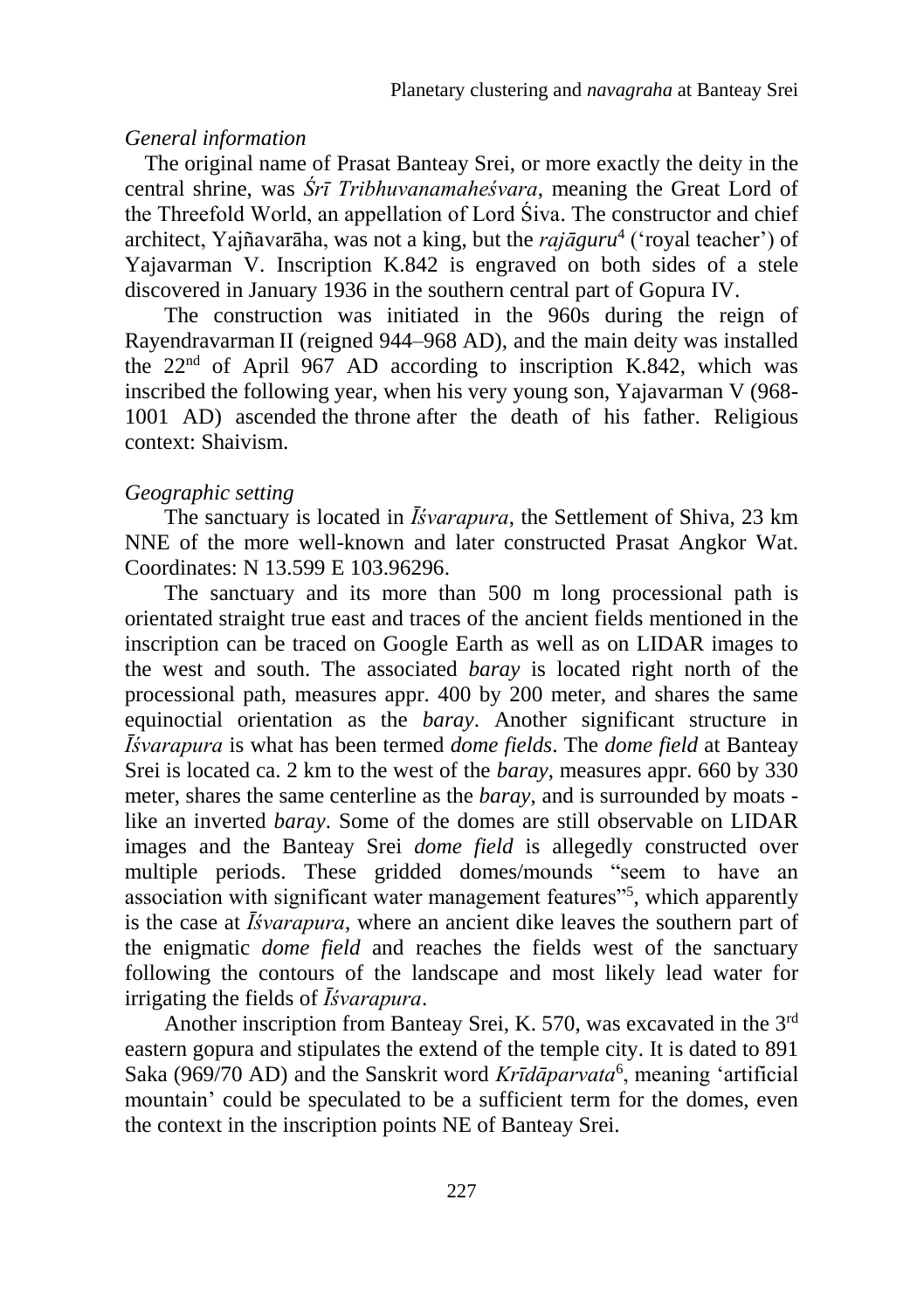#### *Astronomical setting*

The foundation inscription (K.842) informs us that a Saivite deity was consecrated "when Aquarius was rising, Mars, Jupiter and Venus in the fifth [house], the moon had reached the end of the tenth [house] and the other [Saturn, Mercury and the Sun], in Ari [the sixth house], in the beginning of the Mādhava month, [in the Saka year designated as] Mūrti  $(8)$ ,  $(8)$  and nine  $(9)$ , on the day of Yama", which Golzio<sup>7</sup> dates to the  $22<sup>nd</sup>$ of April, 967 AD, around 18:20 local time. Billard and Eade<sup>8</sup> reach the same date, but give the time as 17:44.

The deity, *Śrī Tribhuvanamaheśvara*, most likely in the shape of a *linga*, was consecrated in the central tower of the Saivite sanctuary of *Īśvarapura* (Banteay Srei)<sup>9</sup> at sunset (18:14 local time), when a  $72\%$  illuminated moon was shining on the eastern hemisphere close to zenith and with no planets visible. The consecration ceremonies continued all night, until a rare celestial event, a planetary alignment, became visible starting with the rise of Mars around 03:30 and followed by Venus and Jupiter in conjunction half an hour later. Around 20 minutes later Saturn would have joined the celestial show and half an hour before sunrise the dim Mercury finalized the planetary alignment event.

Planets are easily observable being the last celestial objects to be seen on the celestial sphere at dawn (and the first objects observable after dusk) and easily discernible from stars as they do not blink.

A planetary alignment (also called a planetary cluster) is when the five planets visible by the naked eye appear close to one another as observed from the Earth. Meis and Meeus have in *Quinttuble planetary groupings - Rarity, historical events and popular beliefs* calculated when the five planets spanned less than 25º of the celestial sphere within -3101 and +2750 AD. In the five centuries before the construction of Prasat Banteay Srei ten planetary alignments are listed, of which only half were observable either at dawn or dusk. This gives an average of one event per century; except for the  $10<sup>th</sup>$  century, which was gifted by two events: in 947 and 967 AD. The latter is described in the Banteay Srei inscription (K. 842); the former does not correspond with any dated Khmer inscription.

Khmer inscriptions evidence that Indian inspired astronomical concepts were fully developed since the appearance of the first dated inscriptions: The Robang Romas (k.151) mentions the installation of a deity (Śrī Kalpavāsudeva) in 598/599 AD. The dating counts in Saka Era, lunar months (Naksatra), solar houses, (in ascendant Virgo), on the 3<sup>rd</sup> ascending lunar day of the Vaiśākha month.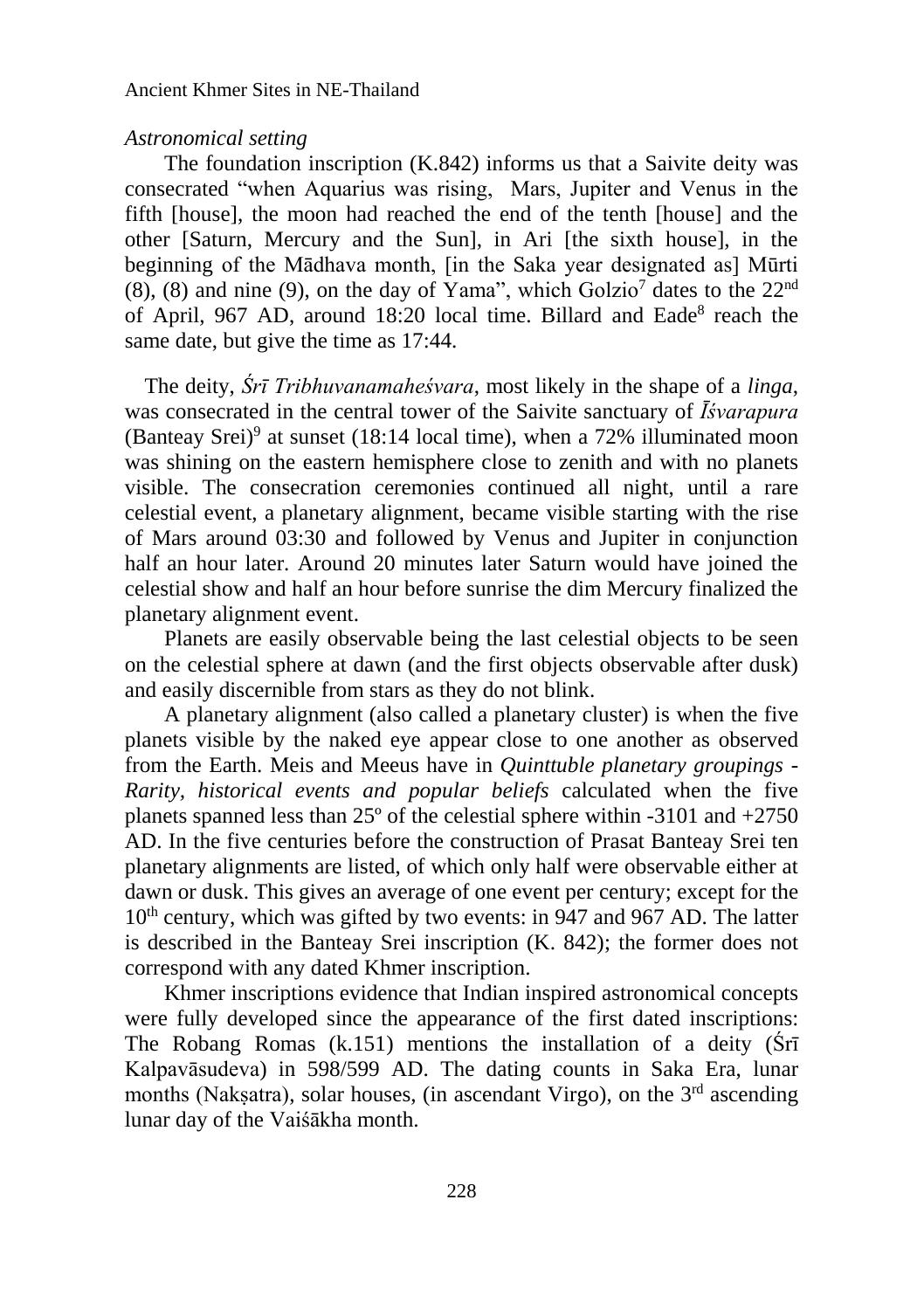After the encounter between Indian and Greek astronomy in the 2<sup>nd</sup> century AD the previous *Vedanga* astronomy underwent revisions. A new school of manuals on astronomy started c.  $5<sup>th</sup>$  century AD with the Indian Circle method for determining cardinal directions described in details by Aryabhata, Varāhamihira, who wrote the *Pañcasiddhāntikā*, which is dated to c. 505 AD. Other famous astronomers include Brahmagupta ( $7<sup>th</sup>$  century), Bhāskara I (7th century), and Lalla, who wrote the *Śiṣyadhīvṛddhida* in the 8 th century AD. The more well known *Sūrya Siddhānta* was compiled and revised from the  $4<sup>th</sup>$  to the 12<sup>th</sup> century AD, served as a standard text-book on astronomy, and is referred to in later texts on architecture as for example the *Mayamata*, an Indian treatise on housing architecture and iconography.

The *Sūrya Siddhānta* defines the *Kaliyuga* as a period of 432,000 years, starting with a planetary alignment in 3102 BC. A similar planetary event was visible for weeks on the eastern sky before dawn in April 967 AD and would not have passed unnoticed by neither layman nor priests. We can only guess which interpretations they would have come up with. Maybe they would have associated it with the start of a new  $era^{10}$ , eventually the era of the new king, Yajavarman V, who as a young boy started reigning in 968 AD, when the inscription was executed. Maybe they would have linked it to the *Navagraha*, the Nine Celestial Deities, who besides the five planets visible to the naked eye, also counted the Sun, the Moon, Rahu and Ketu, and were venerated at many sanctuaries, for example the contemporary East  $Mebon<sup>11</sup>$ . If the order of the planets was significant, then interpretations could have been numerous, as a planetary alignment takes place during several weeks, with changing rising order of the planets and several conjunctions.

The five planets were the closest to one another on the 14<sup>th</sup> of April, but the 22nd was chosen as the auspicious date for the consecration of the presiding deity - eventually due to the Venus-Jupiter conjunction the 22<sup>nd</sup>. The visibility of Venus and Jupiter is described as auspicious, especially when in conjunction<sup>12</sup>, in the Indian *Kāśyapaśilpa*<sup>13</sup>. The same two planets were dominant on the sky when the contemporary Eastern Mebon was consecrated on the  $28<sup>th</sup>$  of January 953 AD; not the  $20<sup>th</sup>$ , when a close conjunction between Jupiter and Venus took place. The author has compared dated Khmer inscriptions with actual astronomical events and Venus-Jupiter conjunctions are not significant. The motivations of the ancient Khmer sages for choosing a date and moment as auspicious must be searched for elsewhere, especially the locations of the planets in lunar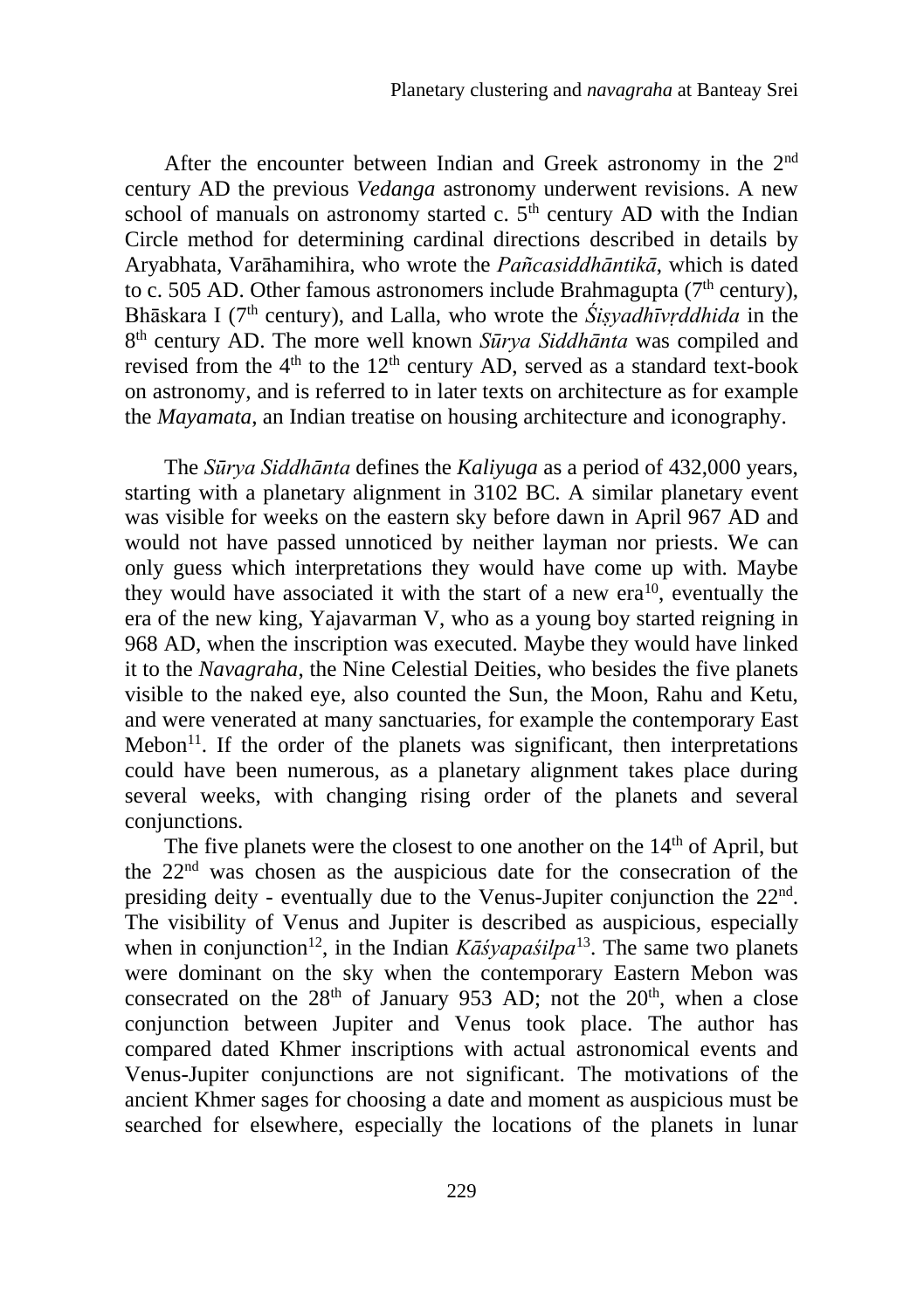houses. Khmer inscriptions give limited information on astrological concepts determining auspiciousness.

As an astro-photographer I would have covered the planetary clustering during the *Shiva Ratree*, the Night of Shiva, 11<sup>th</sup> - 12<sup>th</sup> of April 967 AD, which was marked by the last visibility of the thin moon seal before new moon, resembling the moon-seal in the matted hair of Shiva. And for observation spot, I would have chosen Phnom Dei, the 'Mountain of the Earth', located 2 km east of Banteay Srei. The peak of this small mountain raises 190 m above Banteay Srei and is adorned with a small square brick sanctuary constructed by Yaśovarman I, who initiated various Shaivite sanctuaries on isolated hills in the vicinity of his capital (e.g. Phnom Bakheng, Phnom Krom, Phnom Bok) and most likely as far away as Phnom Rung and Plaibat I in nowadays NE-Thailand. In 893 AD, according to an inscription found in situ, Yaśovarman I consecrated Phnom Dei, or *Purandraparvata*, as the mountain is called in the inscription, to Harihara. The pillar inscription is written in Sanskrit and Khmer and prescribes the boundaries of the domain of the sanctuary<sup>14</sup>.



*Above, left*: View from the SE corner of the surrounding moat.

*Above, right*: 'Library'- *fireshelter* in the SE corner of the  $1<sup>st</sup>$  enclosure, which was likely used for venerating the *holy-fire* as well as holy scriptures, which Yajñavarāha according to the inscription (K. 842) copied with piety. The building in the NE corner is identical. Note the ventilation panel highly located in the southern wall.

*Right*: View from the SW corner of the 1<sup>st</sup> enclosure. *Śrī Tribhuvanamaheśvara* resided in the central tower.



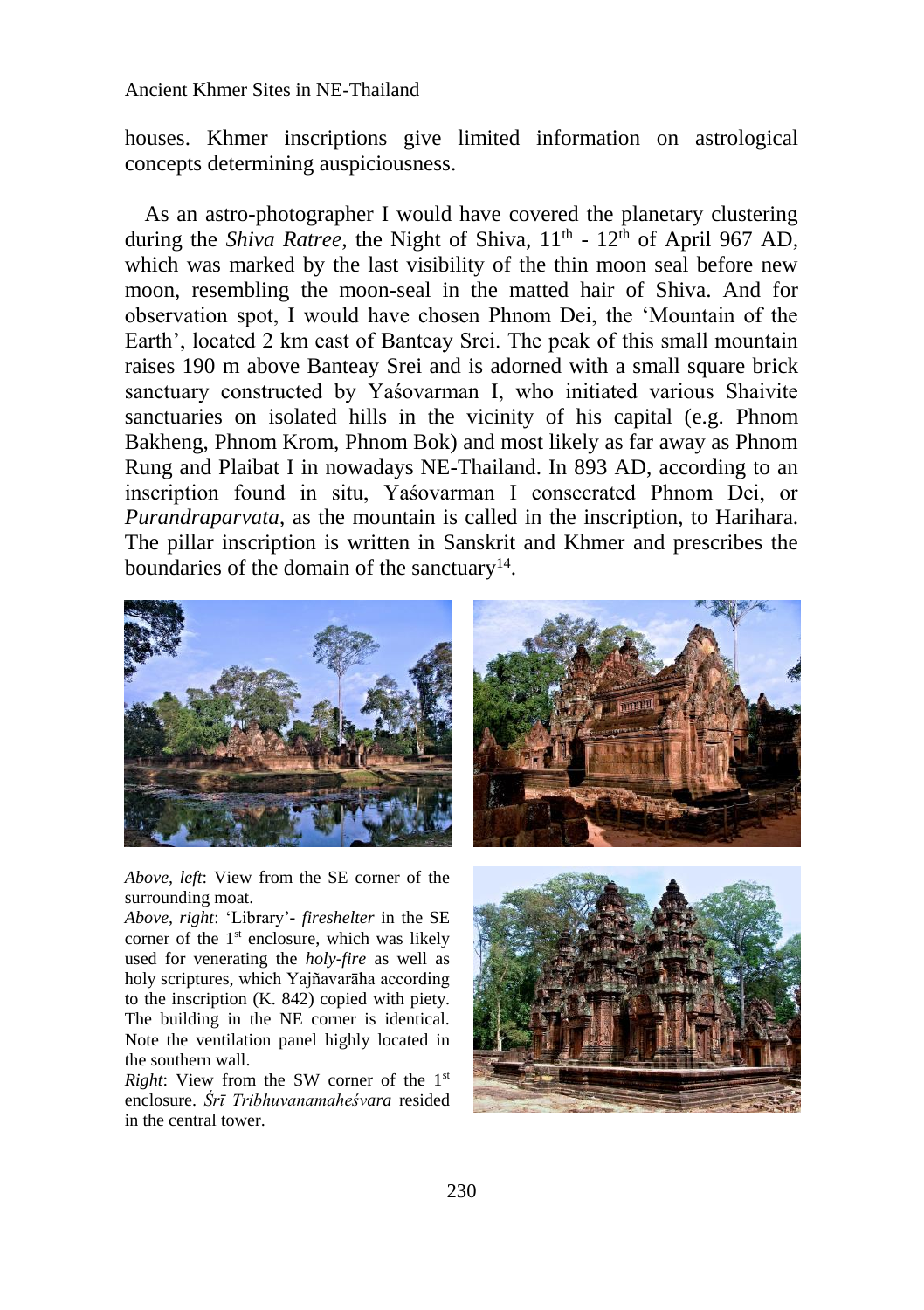### *Historical setting*

The founder and master-builder *(sthapati*<sup>15</sup>) of the temple and author of the K.842 inscription, Yajñavarāha, was not a photographer, but seemingly the *vraḥ guru* ('holy teacher') of Jayavarman V (reigned 968-1001 AD), the son of the *Brahmin* Damadara, and grandson of Harsavarman I<sup>16</sup>. In stanza 42 the king guarantied that the temple "must not be given to or taken by kings or their favorites; let it be kept as it was defined by the founder". Yajñavarāha was a prominent figure among the Khmer religious and intellectual elite. Stanza 20 praises Yajñavarāha for his supreme knowledge in Indian yoga, languages and various sciences; among them specifically mentioned being astronomy. One astronomical treasure of his era was the *Sūrya Siddhānta*, which forms the basis of calendar calculations in dated Khmer inscriptions, incl. K.842 from Banteay Srei.



*Above*: Fragment of inscription from the northern doorway of the 3<sup>rd</sup> eastern *gopura*.

The K.842 stele was inscribed the year after the consecration, thus written retrospectively.

The construction period of Prasat Banteay Srei, its associated baray, and human habitat area would have spanned over a decade or more. And one could assume that the consecration date was calculated and decided in advance, as at the Sun Temple of Konārka. Yajñavarāha could have been inspired by the planetary alignment in 947 AD for choosing the consecration to coincide with the next planetary alignment.

Prasat Banteay Srei was build with assistance off his brother, Vişņukumāra. Two other nearby sanctuaries were built solely by Yajñavarāha: Ta Tuy and Prasat Trapang Khyang, located ten km apart and both having nearly identical inscriptions. "All these sanctuaries were dedicated to the linga Tribhuvanamaheśvara, which is the name of the god of Lingapura (Chok Gargyar) [Koh Ker], and all were made *miśrabhoga* (co-participant) of certain revenues with the god Bhadresvara"<sup>17</sup>.

Indian knowledge was the 'state of art' throughout the 'Sanskrit sphere' including most of SE-Asia from the first part of the first millennium. Vedic knowledge was revered among the Khmer elite and the royal family had contemporary Brahmin ties to India in the  $10<sup>th</sup>$  century. The younger sister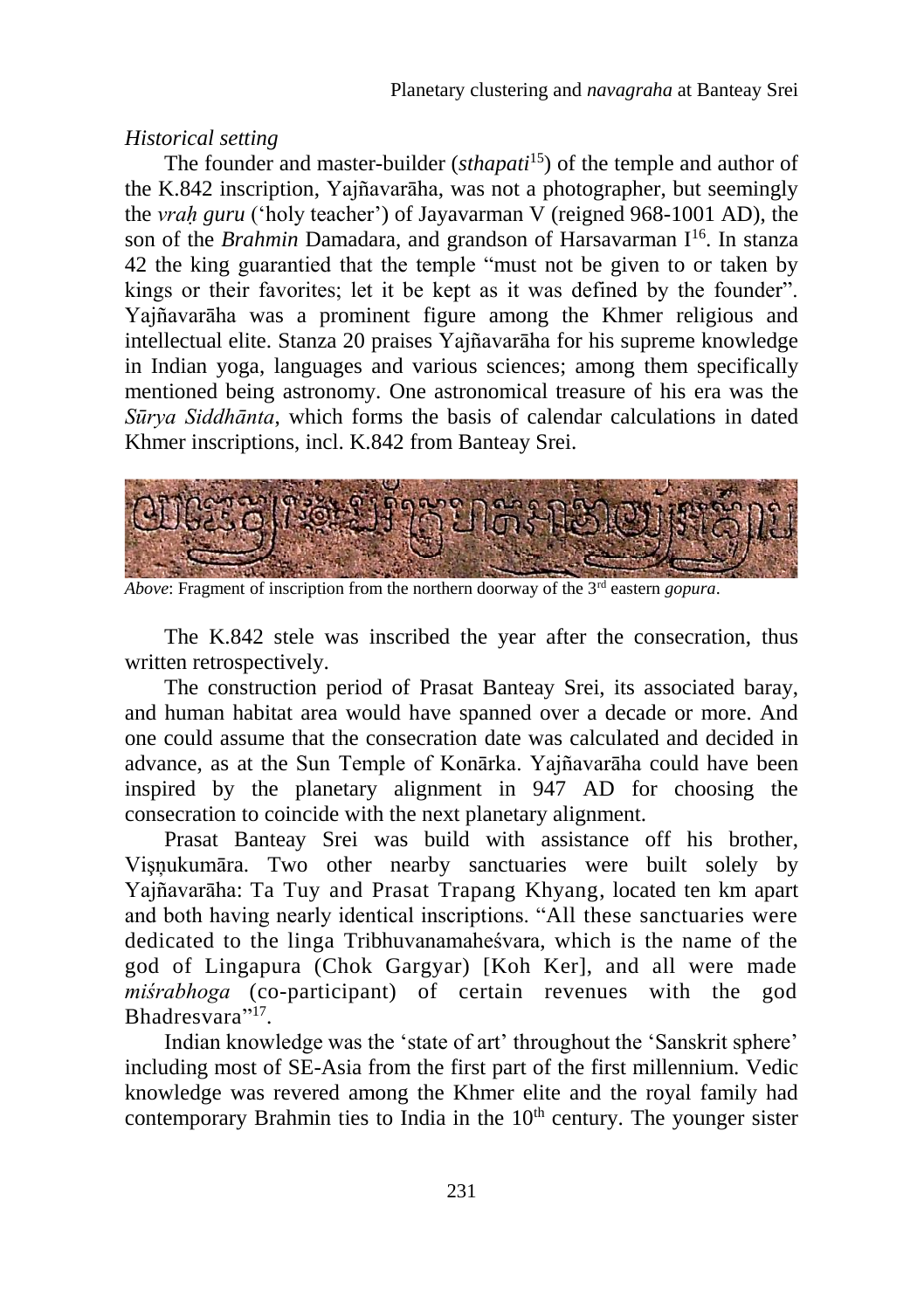of Jayavarman V, Indralakshmī, was married to Divākarabhatta, a Brahmin from North India. Together they made many foundations, one of which included an image of her mother. And "During Jayavarman V's reign we see two 'foreign' Brahmans (Paradeśa), undoubtedly Indians, buying land and founding Shivaite sanctuaries on it"<sup>18</sup>.

The Khmer master-builders did not copy Indian temples; but were influenced by Indian sciences and religions, which were adapted to local conditions. Vickery<sup>19</sup>, an expert in Khmer inscriptions, argues that the Khmer remained true to their local indigenous deities, e.g. the, Neak Ta, 'guardian spirits' or 'ancestral spirits'. Consecrating sanctuaries for venerating ancestors of the temple founder is another example of localization of Indian concepts and were executed in Hindu as well as Buddhist sanctuaries. Another famous epigraphist, Pou, informs us that during sacrifices (*Yajña*) of the Vedic type, "*Yajña* could be performed to worship the 'sacred fire' (*vraḥ vleṅ*), male ancestors (*pitryajña*), divine mothers (*mātryajña*) (K.18)", Siva, Buddha and Brahma<sup>20</sup> . Another example of 'religious' syncretism, mentioned by Pou, is ritual use of pigs and buffaloes, which was and still is practiced throughout wide parts of SE-Asia including the Tai-Kradai speaking people in southern China.

Astronomy/astrology is a third example, where astronomy as an exact science, was borrowed from Indian sources, whereas astronomy could have been adapted to local beliefs.

#### *Some future planetary events illustrating this text*

Celestial events have appealed to the human mind since prehistoric times, and astronomy/astrology has always represented a border zone between science and belief. A recent example was the planetary alignment in 2002, which, besides being a beautiful sight, also caused doomsday theories and expectations of being picked up by extraterrestrial beings.

Venus-Jupiter conjunctions are not rare; just beautiful. Two examples will occur in 2019 after the publishing of this book. The first can be observed before dawn the  $24<sup>th</sup>$  of January. A second and even closer encounter will happen the 24<sup>th</sup> of November at dusk. A very close encounter between Venus and Jupiter will happen 2<sup>nd</sup> May 2022 when the two planets will rise at 03:23 (local time, Banteay Srei).

In the end of May, 2022, four of the five-planets of the *navagraha* will be visible on the night sky every night, culminating, when Mercury and the moon joins the celestial show before dawn the 29<sup>th</sup> of May.

The prime celestial show of this century will take place after dawn the  $8<sup>th</sup>$ of September 2040, when all five planets will set grouped together with the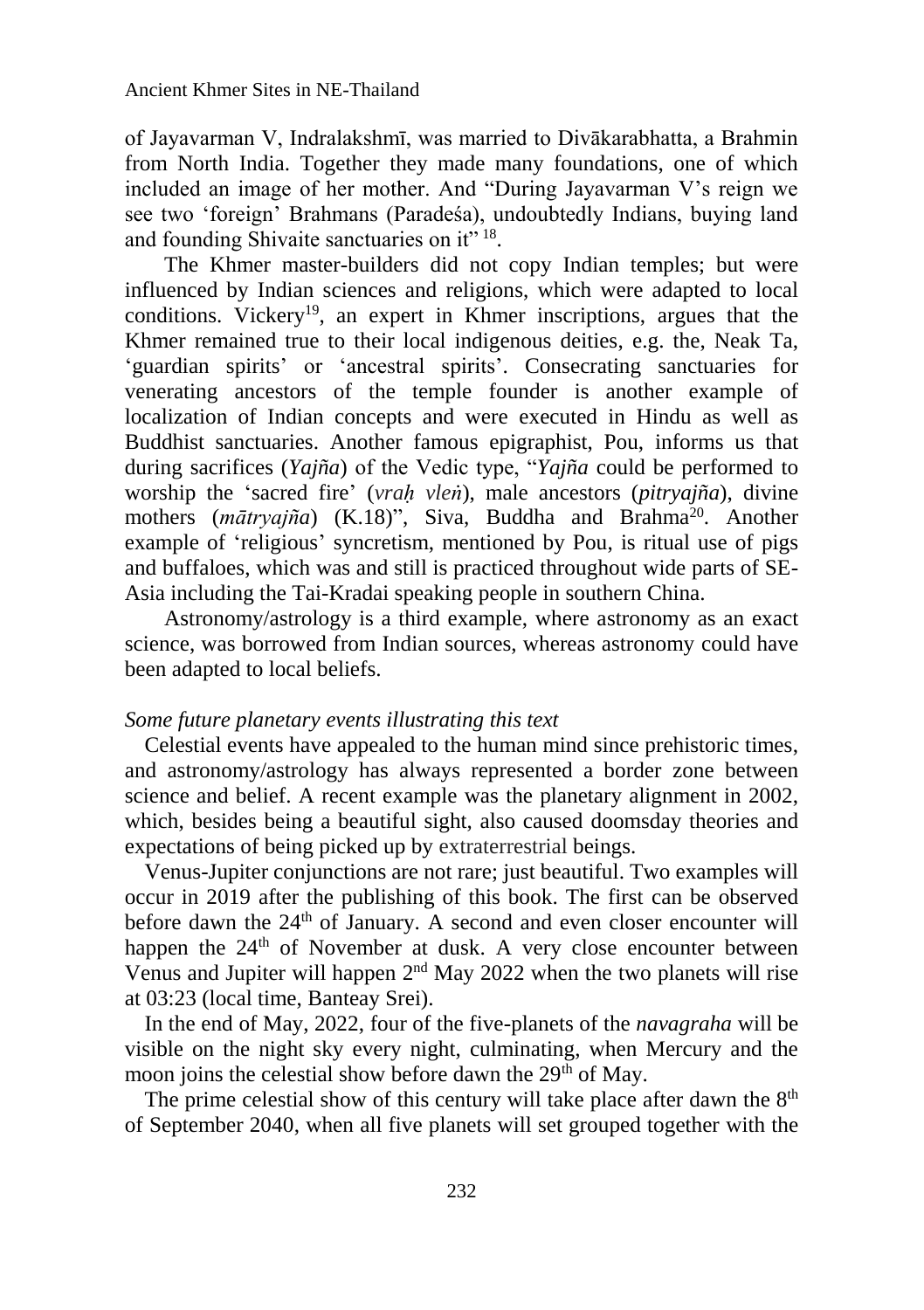very thin seal of the ascending moon resembling the moon in the matted hair Shiva. The planets will approach one another in the weeks before - with a Venus-Jupiter conjunction the 1st of September - and as in the era of Banteay Srey again attract the mind of man on locations where lightpollution will not obscure the event.



Summit of the southern tower of Prasat Banteay Srei<sup>21</sup>. Also see page 223. Courtesy: White Lotus Press.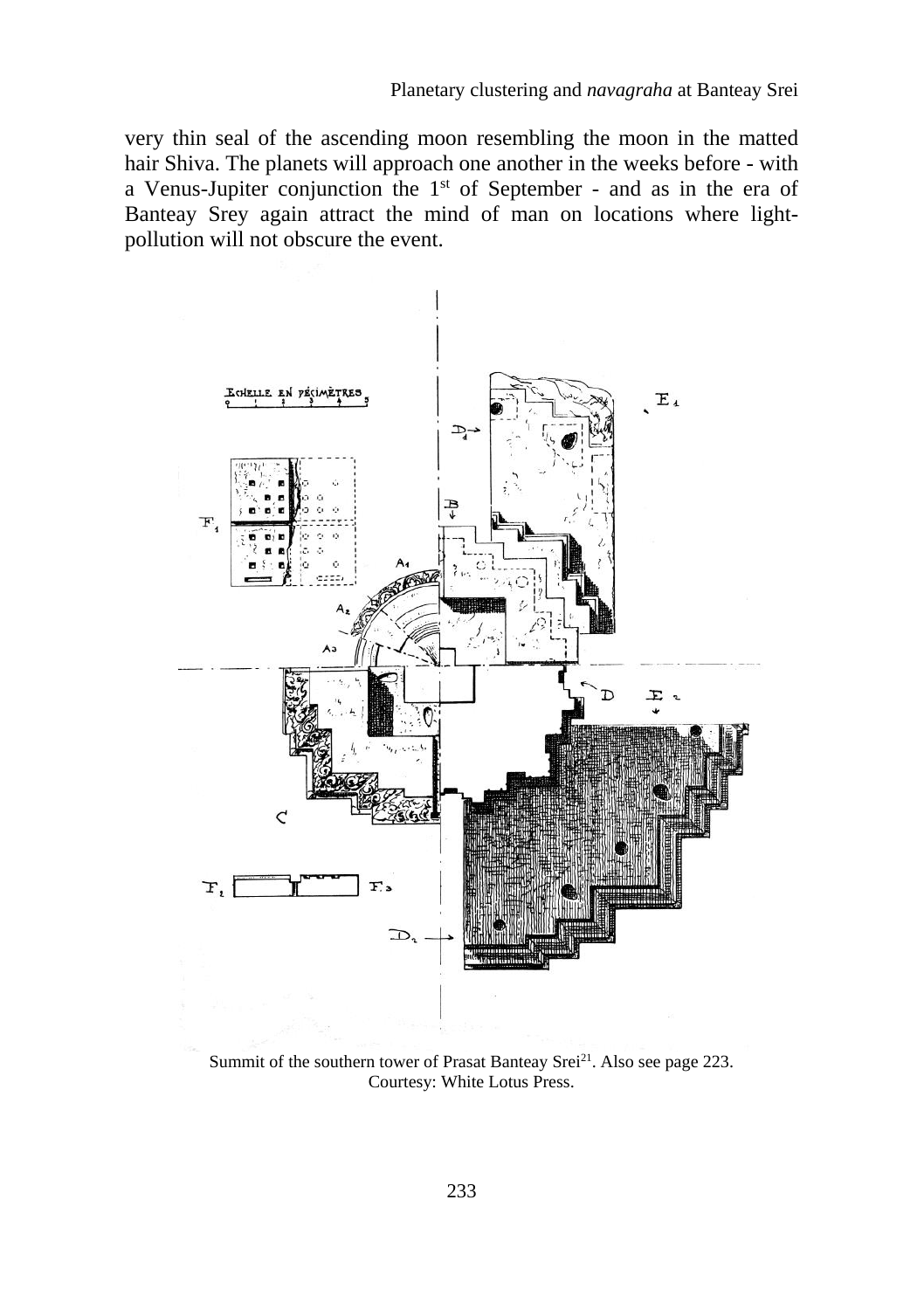## **Literature**

**Bellina, Bérénice** and Ian Glover. 2004. "The Archeology of Early Contact with India and the Mediterranean World, from the Forth Century BC to the Forth Century AD", *Southeast Asia: From Prehistory to History*. London and New York.

**Billard, Roger** and John Christopher Eade. 2006. "Dates des inscriptions du pays khmer." *Bulletin de l'Ecole française d'Extrême-Orient. Tome 93*, pp. 395-428. Retrieved 21.01.2011 via http://www.persee.fr/web/revues/home/prescript/article/befeo\_0336- 1519\_2006\_num\_93\_1\_6044

**Boner, Alice** and Sadāśiva Rath Ṡarmā. 1972. *New Light on the Sun Temple of Konarka*, Chaukhambha Orientalia, Varanasi, India.

**Bose, Debendra Mohan**, Samarendra Nath Sen, and Bidare Venkatasubbiah Subbarayappa. 1971. *A Concise History of Science in India*, Indian National Science Academy, New Delhi, 1971. **Briggs, Lawrence Palmer**. 1951. *The ancient Khmer empire*, Vol. 41. Philadelphia, The American Philosophical Society.

**Brown, Robert L**. 1995. *The Dvāravatī wheels of the law and the Indianization of South East Asia*. Vol. 18. Brill.

**Bronkhorst, Johannes**. 2011. The spread of Sanskrit in Southeast Asia. *Early Interactions Between South and Southeast Asia: Reflections on Cross-Cultural Exchange. Institute of Southeast Asian Studies: Singapore*, pp. 263-275.

**Bruguier, Bruno**. 2000. "Les ponts en pierre du Cambodge ancien: Aménagement ou contrôle du territoire ?". *Bulletin de l'Ecole française d'Extrême-Orient*. Tome 87, N°2, pp. 529-551. Retrieved 2016.01.10 via http://www.persee.fr/doc/befeo\_0336-1519\_2000\_num\_87\_2\_3490

**Bruguier, Bruno**, Olivier Cunnin and Juliette Lacroix. 2015. *Guide archéologique du Cambodge (vol. III): Banteay Chhmar et les provinces occidentales.* Ecole Française d'Extrême-Orient, Paris.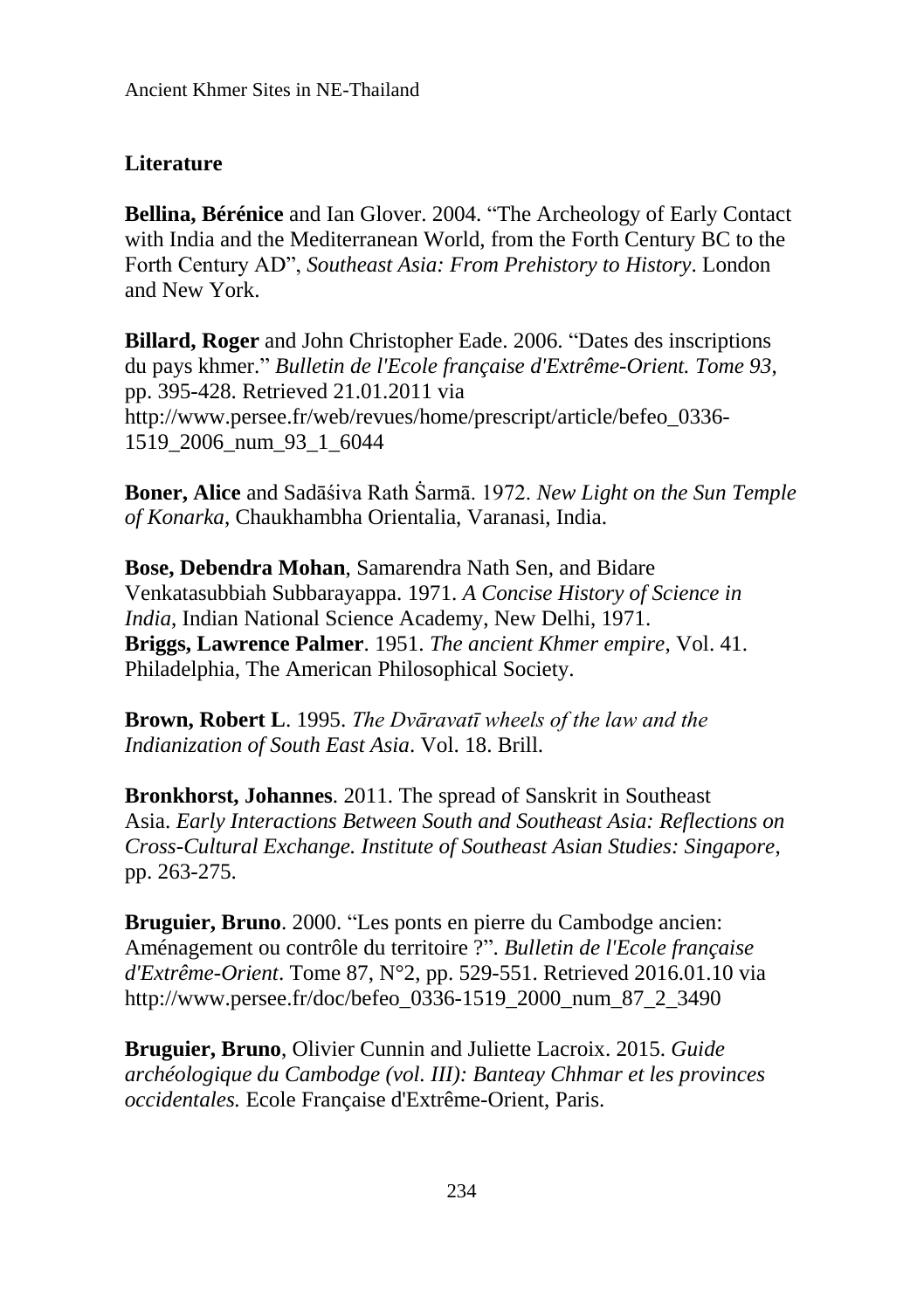Literature

**Burges, Ebenezer**. 1989. "Surya-Siddhanta. A Textbook of Hindu Astronomy." *Journal of the American Oriental Society*, Vol. 6, 1959-60. Page 141-498**.**

**Bünemann, Gudrun**. 1989. *[The heavenly bodies \(navagraha\) in Hindu](http://ir.nul.nagoya-u.ac.jp/jspui/handle/2237/19166)  [ritual](http://ir.nul.nagoya-u.ac.jp/jspui/handle/2237/19166)*. Nagoya University, Japan.

**Castillo, Cristina Cobo**, Martin Polkinghorne, Brice Vincent, Tan Boun Suy, and Dorian Q Fuller. 2018. "Life goes on: Archaeobotanical investigations of diet and ritual at Angkor Thom, Cambodia (14th–15th centuries CE)" *The Holocene*. Retrieved, 2018-03-03 via http://journals.sagepub.com/doi/full/10.1177/0959683617752841

**Coedès, George**. 1937-1966. *Inscriptions du Cambodge.* Imprimerie d'Extrême-Orient, Hanoi/Paris, *Bulletin de l'École française d'Extrême-Orient*, 8 vol.

**Coedès, George**. 1941. "La stèle du Práh Khằn d'Aṅkor". *Bulletin de l'Ecole française d'Extrême-Orient. Tome 41 (1)*. pp. 255-302. Retrieved 2003-12-04 via http://www.persee.fr/doc/befeo\_0336- 1519\_1941\_num\_41\_1\_5711

**Coedès, George**.1954. "Stéle de Vắt Sithor (K.111)". *Inscriptions du Cambodge.* Vol. VI, pp. 195-211. EFEO Paris.

**Coedès, George**. 1956. "Nouvelles données sur les origines du royaume khmèr : la stèle de Văt Luong Kău près de Văt P'hu". *Bulletin de l'École française d'Extrême-Orient*, 48, no. 1, pp. 209-220. Retrieved 2016-01-16 via http://www.persee.fr/doc/befeo\_0336-1519\_1956\_num\_48\_1\_1288

**Coedès, George**. 1968. *The Indianized States of South-East Asia*. University of Hawaii Press.

**Coedès, George**, and Pierre Dupont. 1943. "Les stèles de Sdŏk Kǎk Thom Phnom Sandak et Práah Vihār.", *Bulletin de l'École française d'Extrême-Orient* 43, no. 1: 56-154.

**Cunin, Olivier**. 2013. "A Study of Wooden Structures: A Contribution to the Architectural History of the Bayon Style Monuments." In *Materializing Southeast Asia's Past: Selected Papers from the 12th International*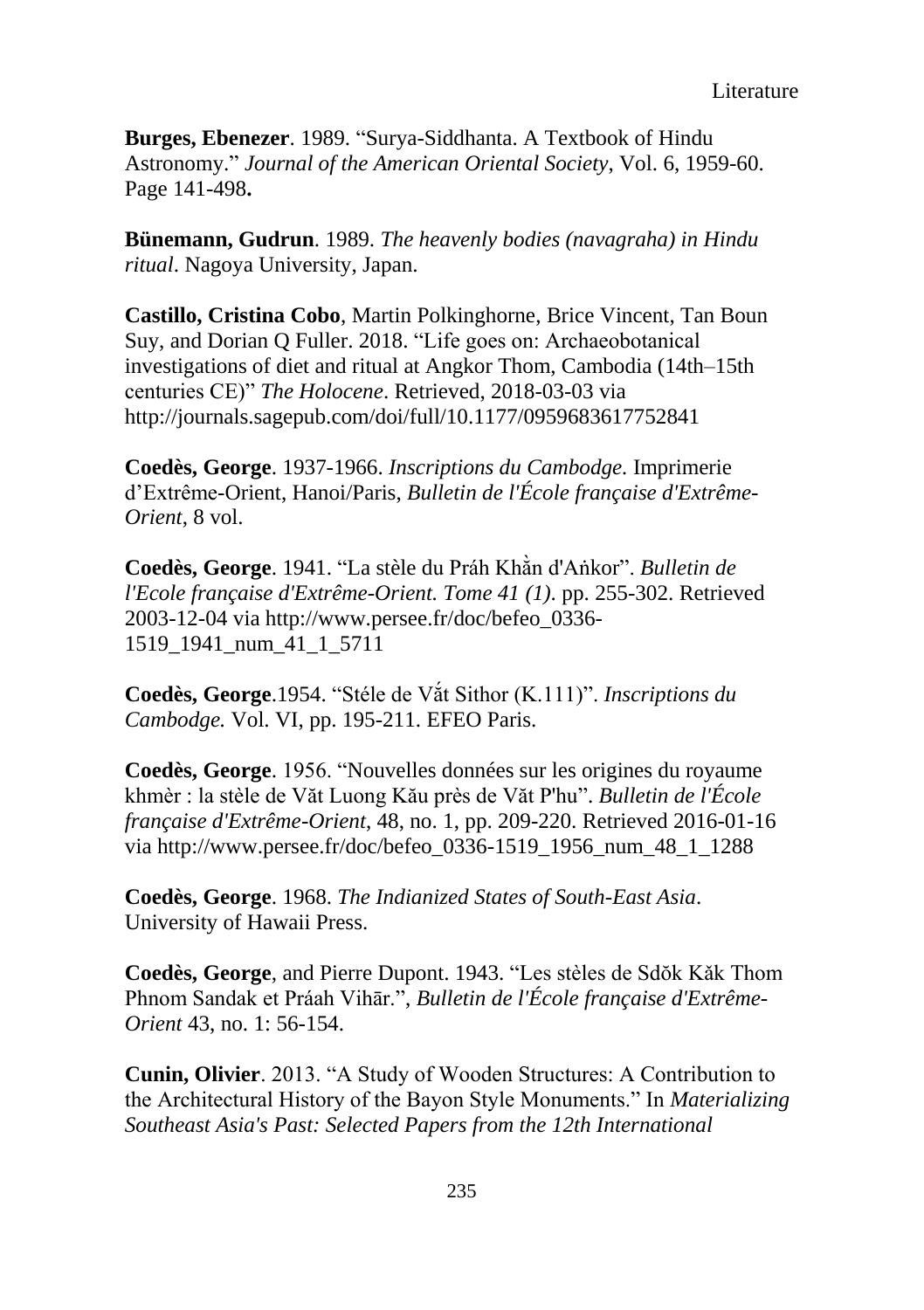*Conference of the European Association of Southeast Asian Archaeologists*, vol. 2, p. 82. NUS Press, 2013. Retrieved 2016-01-06 via https://independent.academia.edu/OlivierCUNIN

**Davidson, Ronald M.** 2004. *Indian Esoteric Buddhism: Social History of the Tantric Movement.* Columbia University Press, Columbia.

**Dagens, Bruno**. 1985. *Mayamata. An Indian Treasure on Housing Architecture and Iconography*. Sitaram Bhartia Institute of Science and Research. New Delhi: Indira Gandhi National Centre for the Arts and Motilal Banarsidass Publishers.

**De Meis, Salvo,** and Jean Meeus. 1994. "Quintuple planetary groupings-Rarity, historical events and popular beliefs." *Journal of the British Astronomical Association*, 104: pp. 293-297. Retrieved 2002-08-12 via https://www.researchgate.net/profile/Salvo\_De\_Meis/publication/23421380 2\_Quintuple\_planetary\_groupings\_-

Rarity historical events and popular beliefs/links/5592901d08aed7453d 461972.pdf

**Diffloth, Gérard**. 1984. *The Dvaravati Old Mon Language and Nyah Kur*. Vol. 1. Chulalongkorn University Printing House, Bangkok.

**Dupont, Pierre**. 2006. *The Archaeology of the Mons of Dvāravatī*, White Lotus, Bangkok.

**Dumar**ç**ay, Jacques**. 2003. *Architecture and its models in South-East Asia*. Orchid Press. Bangkok.

**Eade, John Chris**. 2008. "Computers vs Tables, Billard vs Golzio: Two New Date-Lists of the Inscriptions of Kamboja", *Zeitschrift der Deutschen Morgenländischen Gesellschaft*, vol. 158, no1, pp. 73-104.

**Evans, Damian**, Christophe Pottier, Roland Fletcher, Scott Hensley, Ian Tapley, Anthony Milne, and Michael Barbetti. 2007. "A comprehensive archaeological map of the world's largest preindustrial settlement complex at Angkor, Cambodia." *Proceedings of the National Academy of Sciences* 104, no. 36: Retrieved 2007-10-28 via http://www.pnas.org/content/104/36/14277.short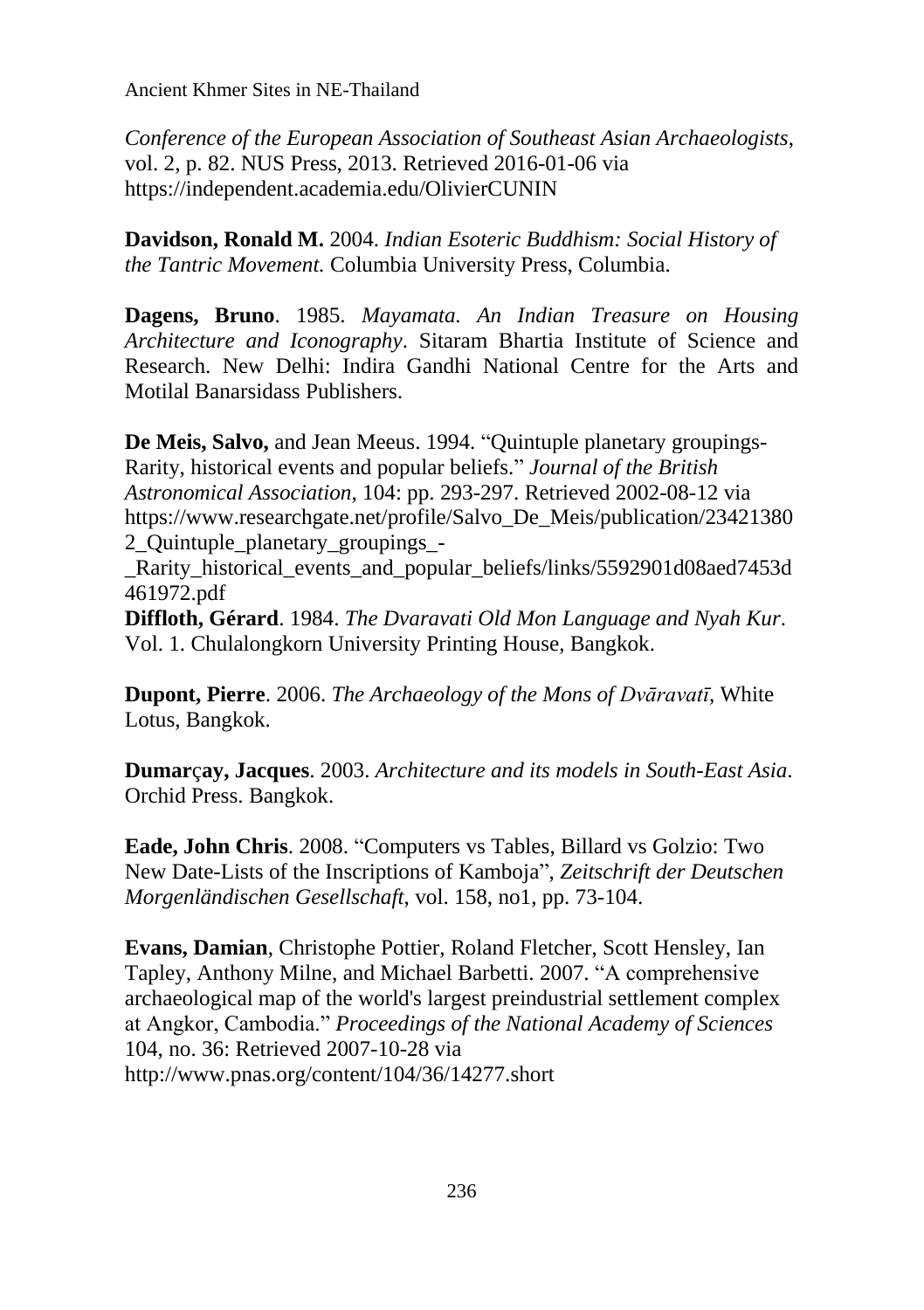**Evans, Damian**. 2016. "Airborne laser scanning as a method for exploring long-term socio-ecological dynamics in Cambodia." *Journal of Archaeological Science*, Volume 74, pp. 164–175. Retrieved 2016-10-01 via http://www.sciencedirect.com/science/article/pii/S0305440316300644

**Finot, Louis**. 1925. "Dharmaçalas du Cambodge." *Bulletin de l'École Française d'Extrême Orient* 25, no. ¾, pp. 417-422. Paris.

**Finot, Louis, Henri Parmentier, and Victor Goloubew**. 1926. *A guide to the temple of Banteay Srei at Angkor*. White Lotus Press. 2000.

**Freeman, Michael**. 1996. *A Guide to Khmer Temples in Thailand and Laos*, Bangkok.

**Goodall, Dominic**. 2017. What Information Can Be Gleaned from Cambodian Inscriptions About Practices Relating to The Transmission of Sanskrit Literature?. *Indic Manuscript Cultures Through the Ages: Material, Textual, and Historical Investigations*, pp. 131-160. Berlin, Germany.

**Groslier, George**. 1924. "Amarendrapura dans Amoghapura." *Bulletin de l'Ecole française d'Extrême-Orient. Tome 24*. pp. 359-372.

**Golzio, Karl-Heinz**. 2006. *Chronologie der Inschriften Kambojas. Verifizierung und Umrechnung von Datumsangaben der Śaka-Ära*. Vol. 57, no. 1. Otto Harrassowitz Verlag, Weisbaden.

**Hendrickson, Mitch**. 2007. *Arteries of Empire: an Operational Study of Transport and Communication in Angkorian Southeast Asia (9th to 15th centuries CE)*. Unpublished PhD Thesis. University of Sydney. Retrieved 2008-09-14 via http://ses.library.usyd.edu.au/bitstream/2123/.../mhendrickson-2007-thesis\_Pt2.pdf

**Hendrickson, Mitch**. 2008. "New evidence of brown glaze stoneware kilns along the East Road from Angkor." *Bulletin of the Indo-Pacific Prehistory Association*, *28*, pp. 52-56. E-journal, Australian National University, 2008. Retrieved 2010-04-06 via

<http://ejournal.anu.edu.au/index.php/bippa/article/viewFile/641/629>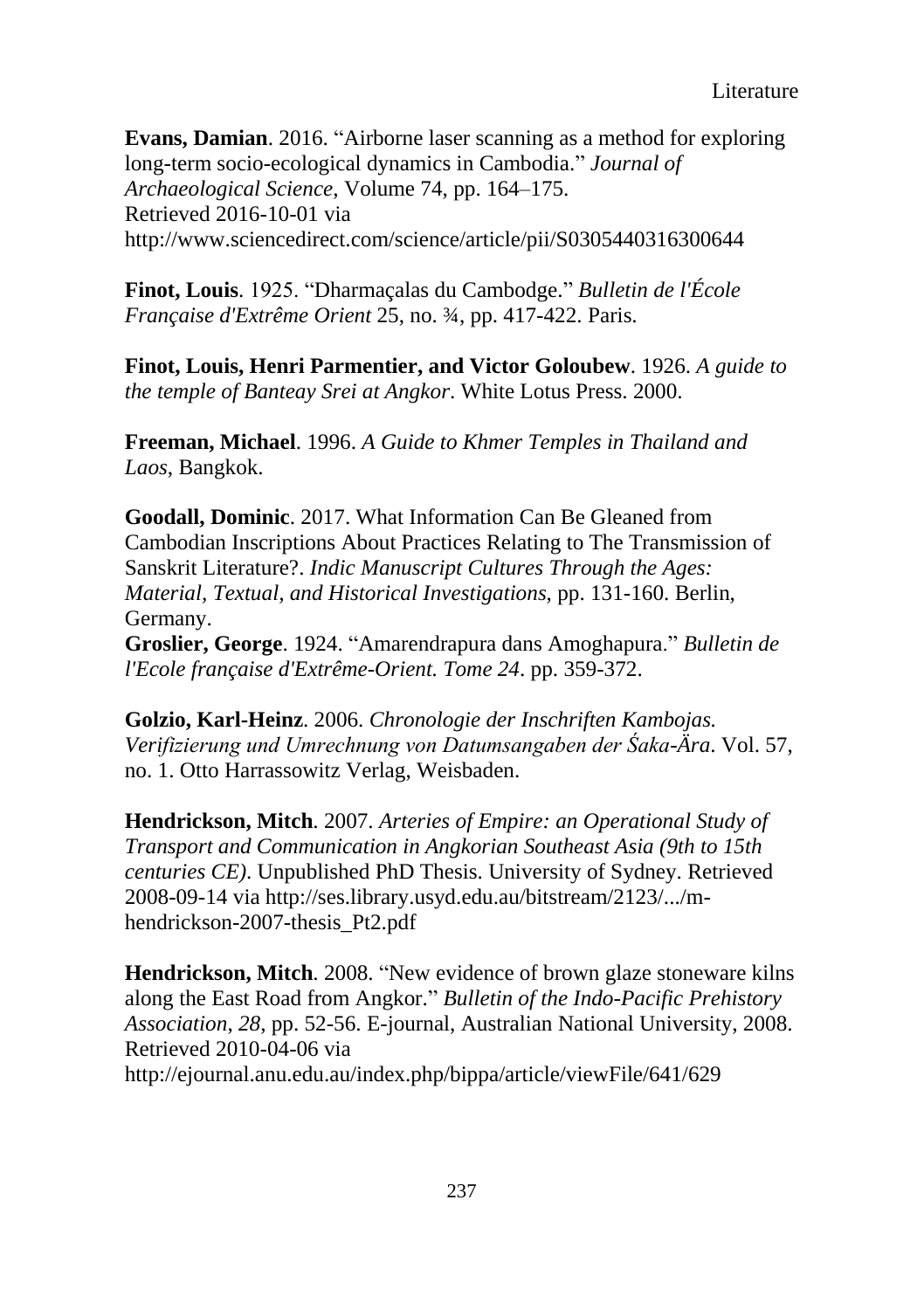**Hendrickson, Mitch**. 2008. "People around the Houses with Fire: Archaeological investigation of settlement around the Jayavarman VII 'resthouse' temples." *Udaya, Journal of Khmer Studies*, no. 9, pp. 63-79. Retrieved 2015-11-12 via https://www.researchgate.net/profile/Mitch\_Hendrickson

**Hendrickson, Mitch**. 2010. "Historic routes to Angkor: development of the Khmer road system (ninth to thirteenth centuries AD) in mainland Southeast Asia." *Antiquity - a review of world archeology*, Cambridge Journals Online, volume 84, issue 324, pp. 480–496. Retrieved 2015-11-07 via http://faculty.washington.edu/plape/citiesaut11/readings/Hendrickson- angkor%20roads-Antiquity.pdf

**Higham, Charles** and Rachane Thosarat. 1998. *Prehistoric Thailand: from early settlement to Sukhothai.* Bangkok: River Books.

**Higham, Charles**.1989. *The archaeology of mainland Southeast Asia: from 10,000 BC to the fall of Angkor*. Cambridge university press. Cambridge.

**Higham, Charles**. 2001. *The Civilization of Angkor*. University of California Press.

**Higham, Charles**. 2007. *The Origins of the Civilization of Angkor volume 2: The Excavation of Noen U-Loke and Non Muang Kao.* FAD. Bangkok.

**Higham, Charles**. 2014. *Encyclopedia of Ancient Civilizations*. Infobase Publishing. New York.

**Higham, Charles**, Judith Cameron, Nigel Chang, Cristina Castillo, Sian Halcrow, Dougald O'Reilly, Fiona Petchey, and Louise Shewan. 2014. "The excavation of Non Ban Jak, Northeast Thailand-A report on the first three seasons." *Journal of Indo-Pacific Archaeology* 34: Pp. 1-41.

**Indrawooth, Phasook**. 2004. "The archaeology of the early Buddhist kingdoms of Thailand." *Southeast Asia: From Prehistory to History*.

**Jacques, Claude**. 1969. "Études d'épigraphie cambodgienne. II. Inscriptions diverses récemment découvertes en Thailande. III. Quatre fragments d'inscription récemment découverts au Cambodge." *Bulletin de l'Ecole française d'Extrême-Orient*. Tome 56. pp. 57-74. Retrieved 2015- 09-12 via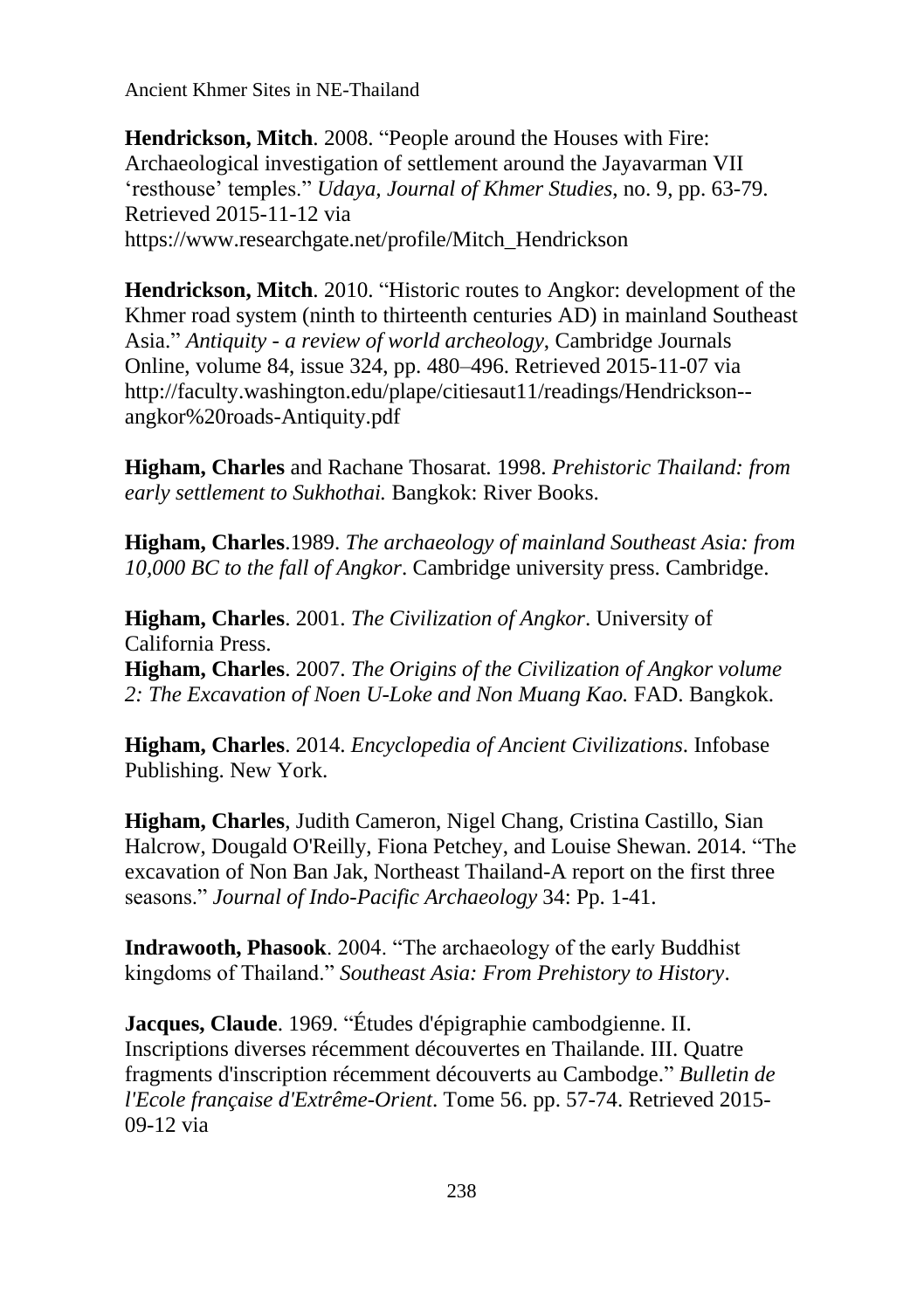http://www.persee.fr/web/revues/home/prescript/article/befeo\_0336- 1519\_1969\_num\_56\_1\_3993

**Jacques, Claude**. 1986. "Le pays Khmer avant Angkor." *Journal des savants*. N°1-3. pp. 59-95. Retrieved 2010-12-04 via: http://www.persee.fr/web/revues/home/prescript/article/jds\_0021- 8103\_1986\_num\_1\_1\_1494

**Jacques, Claude**, and Philippe Lafond. 2007. *The Khmer Empire: Cities and Sanctuaries. Fifth to the Thirteenth Centuries*. Bangkok.

**Kramrisch, Stella**. 1946. *The Hindu Temple*, 2 vol., University of Calcutta.

**Lajonquière, Lunet**, and Étienne Edmond. 1907. "Inventaire Descriptif des Monuments du Cambodge, Tome Deuxième." *Publications de l'EFEO* (9). Paris. Retrieved 2010-04-11 via:

https://ia802305.us.archive.org/27/items/inventairedescr00lajogoog/inventai redescr00lajogoog.pdf

**Lavy, Paul**. 2003. "As in Heaven, So on Earth: The Politics of Vishnu, Shiva, and Harihara Images in Preangkorian Khmer Civilisation." *Journal of Southeast Asian Studies*, 34 (1), pp. 21-39. UK.

**Living Angkor Road Project** (LARP). 2008. *Living Angkor Road Project phase II report.* Nakon Nayok, Chulachomklao Royal Military Academy. Retrieved 2016-01-11 via http://larp.crma.ac.th/larp/report/fullreport/RDG50O0003.pdf

**Lorrillard, Michel**. 2014. "Pre-Angkorian communities in the Middle Mekong Valley (Laos and Adjacent Areas)." *Before Siam: Essays in Art and Archaeology. Bangkok: River Books and The Siam Society*, pp. 186- 215. Retrieved 2016-01-11 via https://efeo.academia.edu/michellorrillard **Lustig, Eileen**. 2009. "*Power and Pragmatism in the Political Economy of Angkor*." PHD. Appendix I. Department of Archeology, University of Sydney.

**Lustig, Eileen** and Mitch Hendrickson. 2012. "Angkor's Roads: An Archaeo–Lexical Approach." *Connecting Empires: Selected Papers from the 13th International Conference of the European Association of Southeast Asian Archaeologists*. Volume 2, Chapter 15, pp. 191-208. Singapore.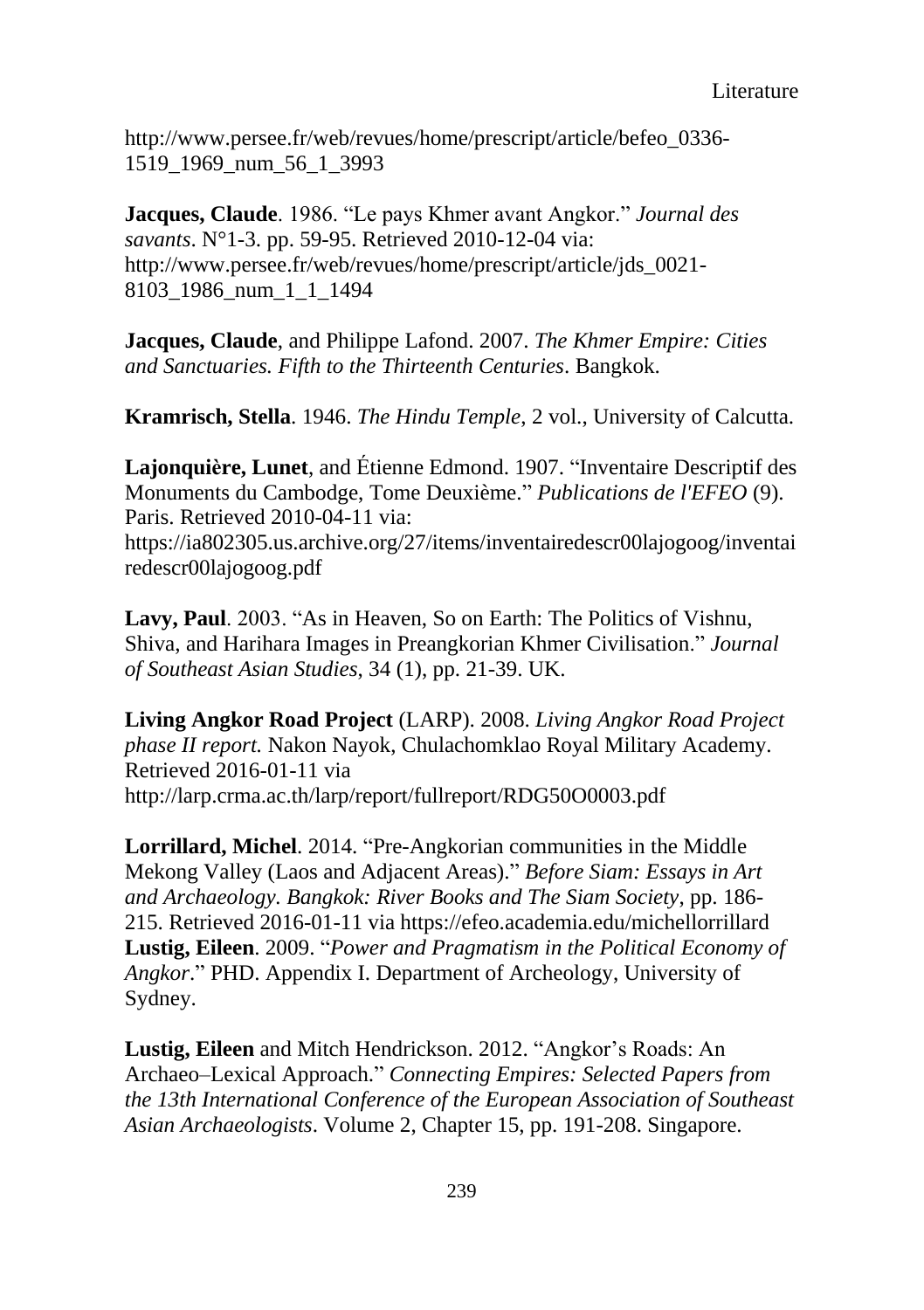**Lustig, Terry** and Eileen Lustig. 2015. "Following the Non-Money Trail: Reconciling some Angkorian Temple Accounts." *Journal of Indo-Pacific Archeology*, vol. 39. Retrieved 2016-01-11 via: http://www.researchgate.net/publication/282241961

**Maxwell, Thomas S.** 2012. "A New Khmer and Sanscrit Inscription at Banteay Chhmar." *UDAYA, Journal of Khmer Studies*, 10.

**Meeus, Jean**. 1961. Compact Planetary Groupings. *Sky and Telescope, Vol.22*

**Meister, Michael. W.** 1979. Mandala and practice in Nāgara architecture in North India. *Journal of the American oriental society*, pp. 204-219.

**Mollerup, Asger**. 2004. *The Dharmasala Route from Angkor to Phimai – an ancient Route in Revival*. http://www.sundial.thai-isan-lao.com/dharmasalaroute.html

**Mollerup, Asger**. 2007. *Notes on the Gnomon*, Un-published.

**Mollerup, Asger**. 2008. *Orientation, Era and Location of Khmer temples in Isan*. Un-published.

**Mollerup, Asger**. 2012. *Ancient Khmer sites in eastern Thailand*. White Lotus Press.

**Murphy, Stephen** A. 2010. "The Buddhist boundary markers of northeast Thailand and central Laos, 7th-12th Centuries CE: towards an understanding of the archaeological, religious and artistic landscapes of the Khorat Plateau." PhD diss., SOAS, University of London.

**Murphy, Stephen A**. 2013. "Buddhism and its Relationship to Dvaravati Period Settlement Patterns and Material Culture in Northeast Thailand and Central Laos c. Sixth–Eleventh Centuries AD: A Historical Ecology Approach to the Landscape of the Khorat Plateau." *Asian Perspectives*, Volume 52, Number 2, pp. 300-326. Retrieved 2015-04-17 via https://muse.jhu.edu/journals/asian\_perspectives/toc/asi.52.2.html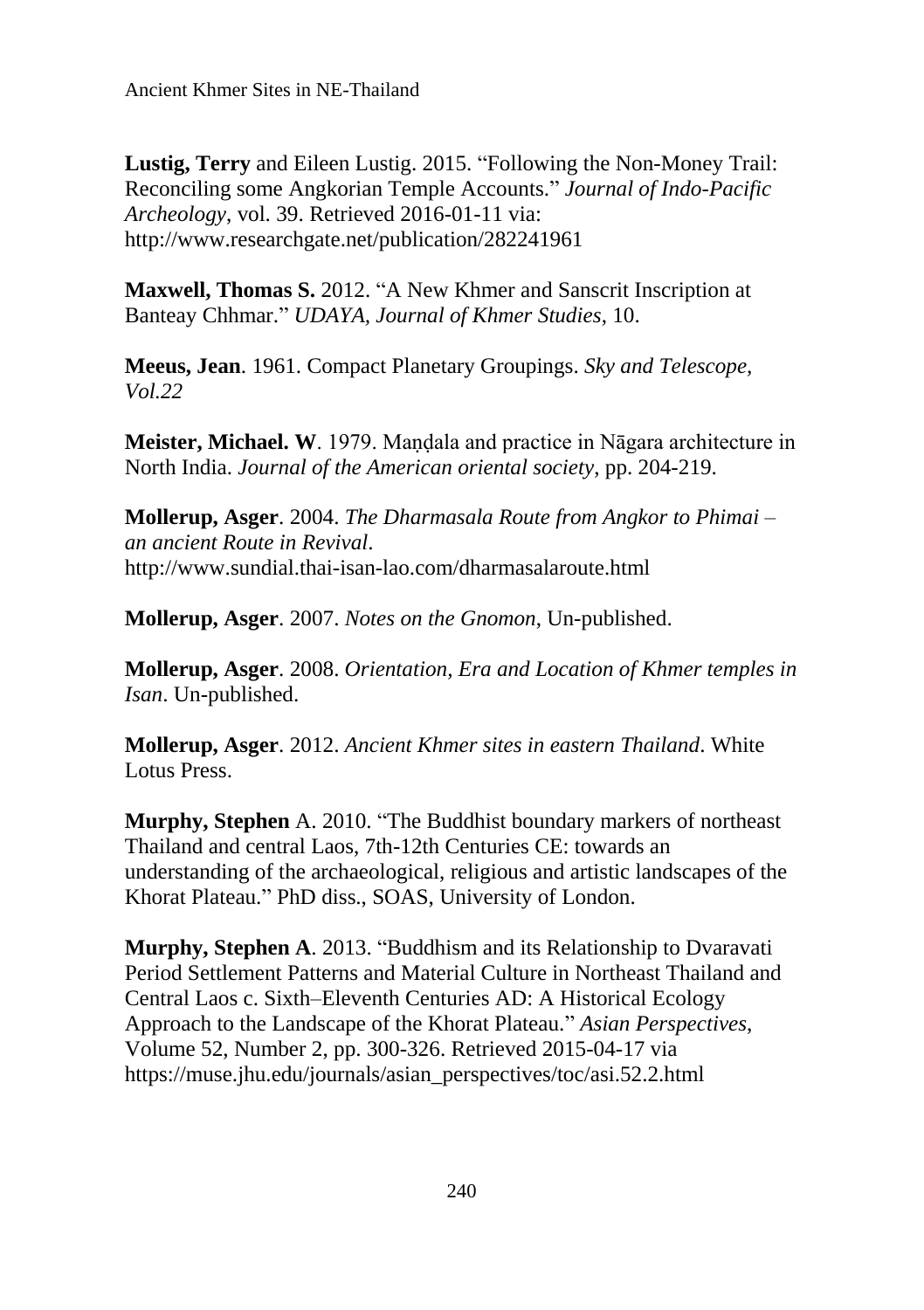**O'Reilly, Dougald JW**, and Glen Scott. 2015. "Moated sites of the Iron Age in the Mun River Valley, Thailand: New discoveries using Google Earth." *Archaeological Research in Asia* 3, pp. 9-18. Retrieved 2015-10-20 via: http://www.sciencedirect.com/science/article/pii/S2352226715000185

**Pichard, Pierre**. 1976. *Pimay: étude architecturale du temple*. École française d'Extrême-Orient,

**Polkinghorne, Martin**. 2007. "Makers and models: Decorative Lintels of Khmer Temples,  $7<sup>th</sup>$  to  $11<sup>th</sup>$  centuries." PhD. University of Sydney.

**Pongsri Vanasin** and Thiva Suphachaya. 1981. *The Inventory of Ancient Settlements in Thailand. Ancient Settlements from Aerial Photos*. Bangkok.

**Pou, Saveros**. 1992. "Indiginization of the rāmāyaṇa in Cambodia." *Asian Folklore Studies,* Volume 51, pp. 89-102. Paris, 1992. Retrieved 2016-01- 10 via http://enlight.lib.ntu.edu.tw/FULLTEXT/JR-MAG/mag33128.pdf

**Pou, Saveros**. 2001. *Nouvelles inscriptions du Cambodge*, vol. II-III, Ecole française d'Extrême-Orient, Paris, 2001.

**Prapandvidya, Chirapat**. 1990. "The Sab Bāk Inscription: Evidence of an Early Vajrayana Buddhist Presence in Thailand." *Journal of the Siam Society*, 78, no. 2, pp. 11-14. Retrieved 2016-09-29 via http://www.siamsociety.org/pub JSS/jss index 1981-1990.html

**Pou, Saverous.** 2008. Kalpana in Ancient Cambodia. *Interpreting Southeast Asia's Past: Monument, Image and Text*, *10*, pp. 241-247.

**Rooney, Dawn F.,** and Michael Smithies. 1997. "The Khmer Kilns of Ban Ya Kha." *Journal of the Siam Society* 85, no. 1-2, pp. 151-159. Retrieved 2014-08-28 via http://www.siamese-

heritage.org/jsspdf/1991/JSS\_085\_0l\_RooneySmithies\_KhmerKilnsOfBan YaKha.pdf

**Sharrock, Peter D.** 2015. *Banteay Chhmar: Garrison Temple of the Khmer Empire*. Bangkok.

**Sen, Samarendra Nath,** and Kripa Shankar Shukla. 1985. "History of astronomy in India." *New Delhi: Indian National Science Academy*.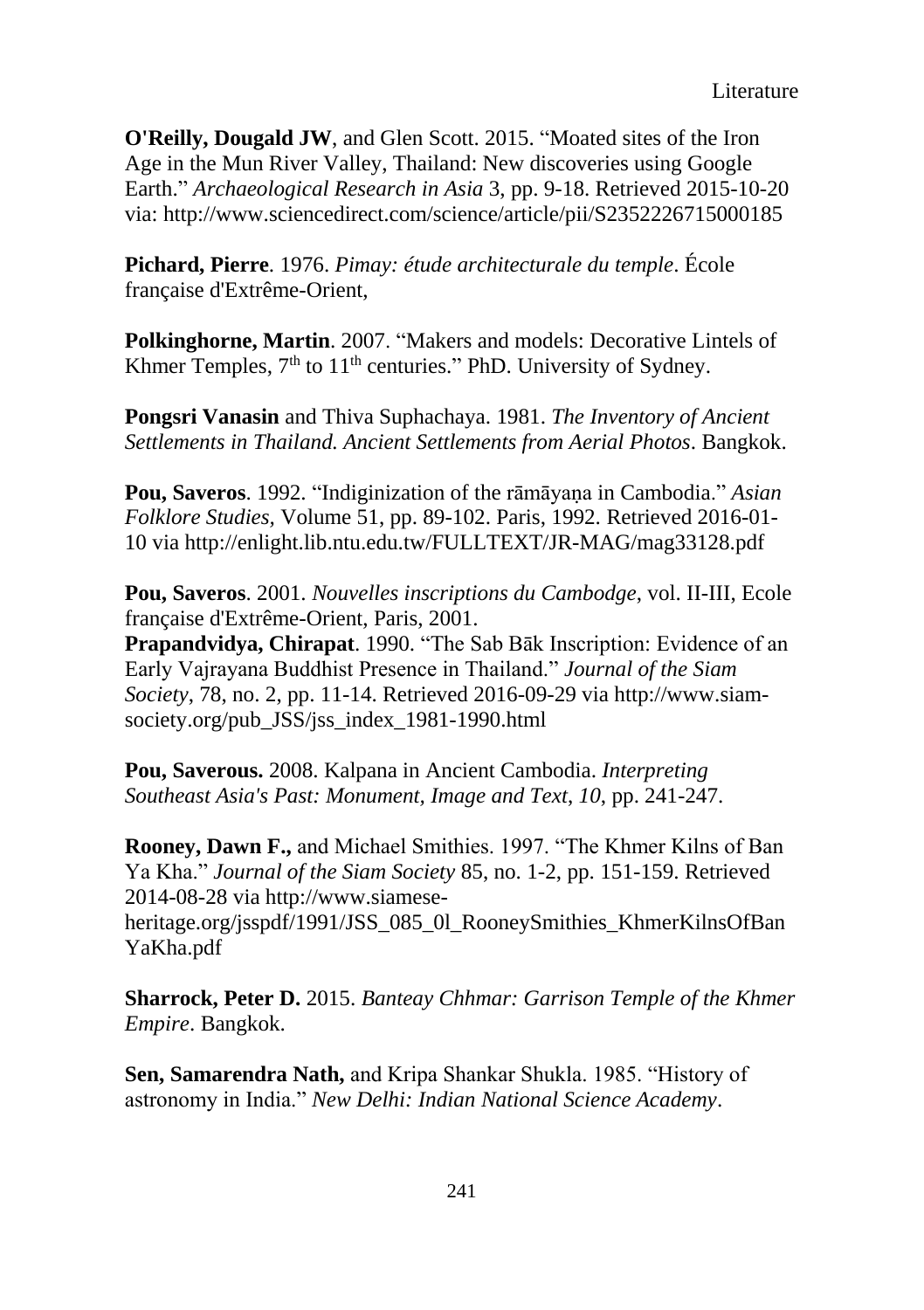**Skorupsky,** Tadeuz. 2015. "Buddhist Permutations and Symbolism of Fire." *Homa Variations: The Study of Ritual Change across the Longue Durée*. Ed.: Payne, Richard K. and Witzel, Michael, Oxford University Press.

**Smithies, Michael**. 2001. *The customs of Cambodia by Zhou Daguan (Chou Ta-kuan)*. The Siam Society. Bangkok.

**Stark, Miriam**. 2004. "Pre-Angkorian and Angkorian Cambodia." *Southeast Asia. From prehistory to history*. Edited by Ian Glover and Peter Bellwood. RoutledgeCurson, London and New York. Retrieved 2014-12-14 via:

http://www.anthropology.hawaii.edu/people/faculty/Stark/pdfs/2004\_PreAn gkorian.pdf

**Talbot, Sarah**, and Janthed Chutima. 2001. "Northeast Thailand before Angkor: Evidence from an archaeological excavation at the Prasat Hin Phimai." *Asian Perspectives* 40, no. 2, pp. 179-194. Retrieved 2015-04-04 via http://www.jstor.org/stable/42928500?seq=1#page\_scan\_tab\_contents

**Talbot, Sara**. 2003. "Before Angkor: Early Historic Communities in Northeast Thailand." *Journal of the Siam Society*, vol. 91, pp 75-89. Retrieved 2015-04-04 via http://www.siameseheritage.org/jsspdf/2001/JSS\_091\_0c\_Talbot\_BeforeAngkorEarlyCommuni tiesInNEThailand.pdf

**Uchida, Etsuo**, K. Sato, Olivier Cunin, and Kentaro Toyouchi. 2013. "A Reconsideration of the Construction Period of the Cruciform Terraces and the Elevated Causeways in the Angkor Monuments, Based on the Magnetic Susceptibility of the Sandstone Blocks." *Archaecometry* 55, no. 6, pp. 1034- 1047. Oxford University Press. Retrieved 2016-01-25 via https://www.researchgate.net/publication/259551394

**Uchida, Etsuo,** Ichita Shimoda, and Mariko Shimoda. 2013. "Consideration of the Construction Period of the Khmer Temples along the East Royal Road to Preah Khan of Kompong Svay and the Provenance of Sandstone Blocks Based on Their Magnetic Susceptibility." *Archaeological Discovery*. Vol.1, No.2, pp. 37-48, Published Online October 2013 in SciRes. Retrieved 2016-01-25 via http://dx.doi.org/10.4236/ad.2013.12004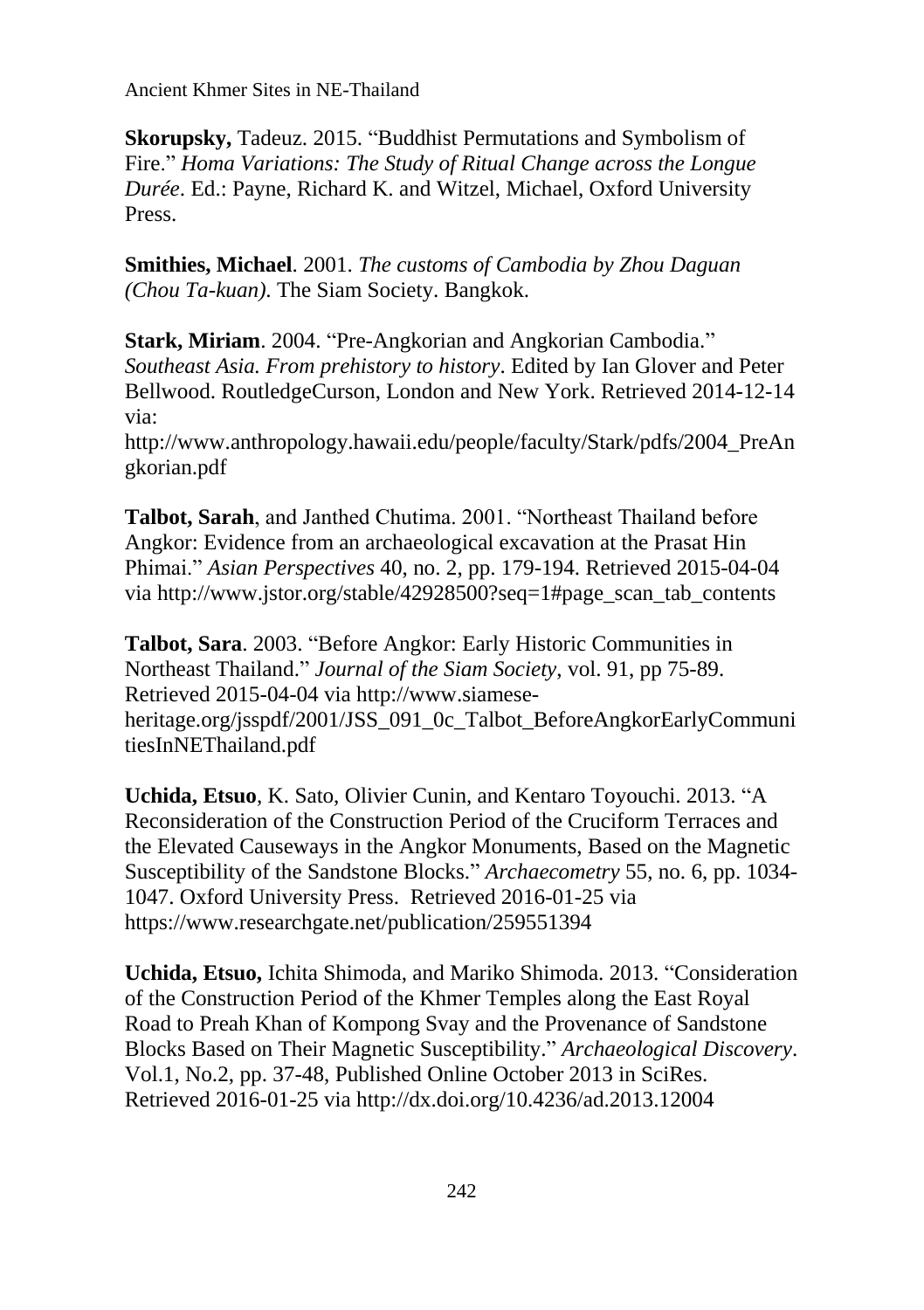**Uchida, Etsuo, and Yoichiro Sakurai**, 2018. Construction Sequence of the Koh Ker Monuments Constrained by the Chemical Composition and Magnetic Susceptibility of Its Bricks. *Archaeological Discovery*, *6* (02), pp. 173-185. Retrieved 2018-08-03 via https://doi.org/10.4236/ad.2018.62009

**Vickery, Michael**. 1998. *Society, Economics, and Politics in Pre-Angkor Cambodia: The 7th -8 th Centuries*. Centre for East Asian Cultural Studies for Unesco, The Toyo Bunko.

**Vickery, Michael**. 2006. "Bayon: New Perspectives Reconsidered." *UDAYA*, *Journal of Khmer Studies* 7, pp. 101-176. Retrieved 2012-02-28 via http://michaelvickery.org/vickery2006bayon.pdf

**Vincent, Brice.** 2007. Documentary Research and Archaeology, a Case Study: The D11 Building of Banteay Kdei Temple. *Reinessance Culturellle du Cambodge*. (vol. 23), pp. 200-217.

**Wales**, **HG Quaritch**. 1969. *Dvaravati, the Earliest Kingdom of Siam: 6th to 11th Century AD.* University of California.

**Wolters, Oliver W.** 1974. "North-western Cambodia in the seventh century." *Bulletin of the School of Oriental and African Studies* 37, no. 2. pp. 355-384.

**Woodward Jr, Hiram, W**. 2001. "Practice and Belief in Ancient Cambodia: Claude Jacques' Angkor and the Devarāja Question." *Journal of Southeast Asian Studies*, Volume 32, Issue 02, pp. 249 - 261: Retrieved 2016-08-01 via http://journals.cambridge.org/abstract\_S0022463401000121

**Yano, Michio**. 1986. "Knowledge of astronomy in Sanskrit texts of architecture (orientation methods in the īśānaśivagurudevapaddhati)." *Indo-Iranian Journal* 29, no. 1, pp. 17-29.

## **In Thai**

**FAD**, 1992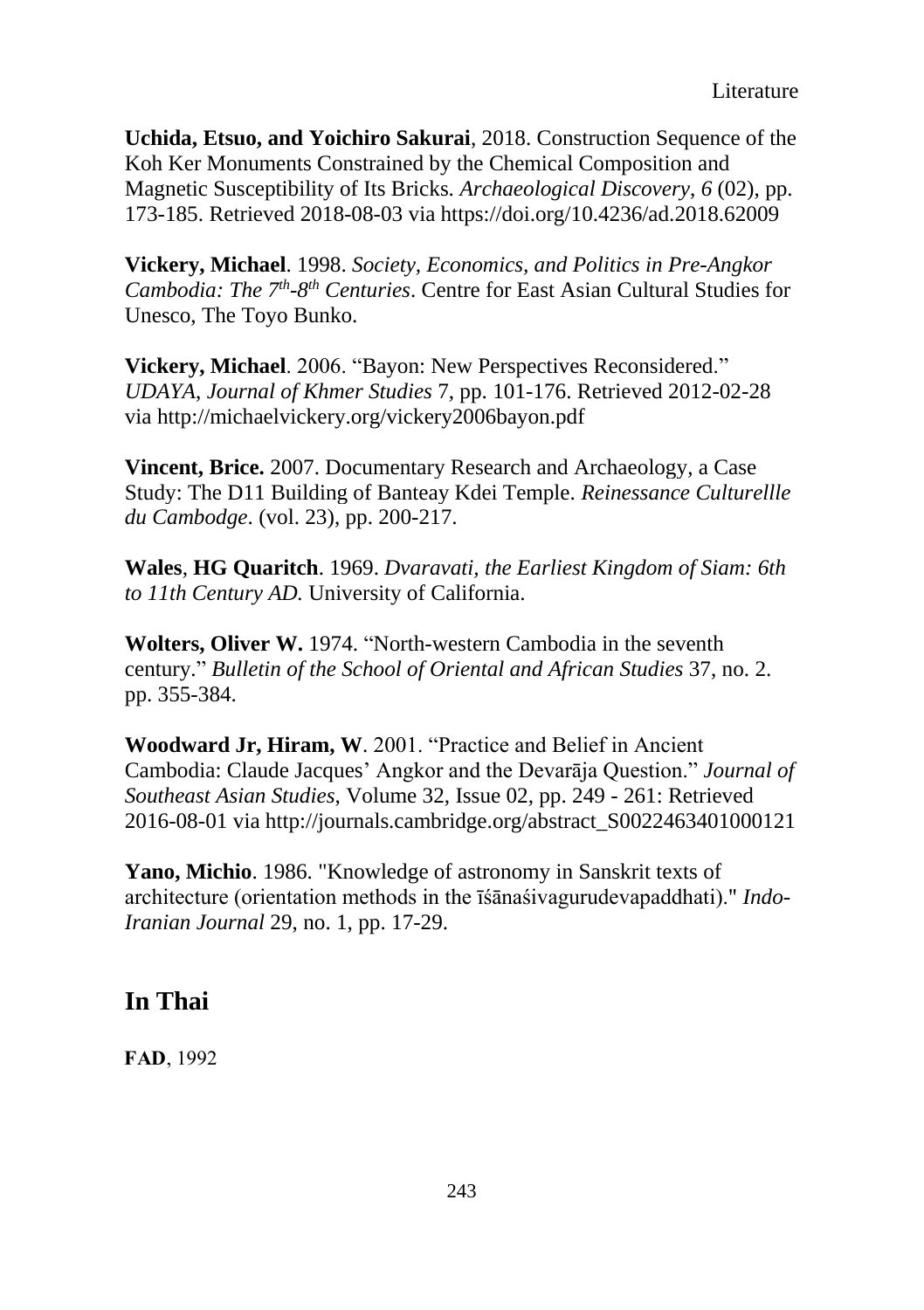ศิลปากร, กรม. *ท ำเนียบโบรำณสถำนขอมในประเทศไทย เล่ม ๑ จังหวัด นครรำชสีมำ*กรุงเทพฯ 2535

*Thamniam Boransatan Khom Nai PrathetThai. Vol.1, Nakhon Ratchasima Province*. Fine Arts Department. Bangkok, 1992.

**FAD**, 1993 ศิลปากร, กรม. *ท ำเนียบโบรำณสถำนขอมในประเทศไทย เล่ม ๒* จังหวัดบุรีรัมย์ กรุงเทพฯ 2536 *Thamniam Boransatan Khom Nai Prathet Thai. Vol.2, Buriram Province*. Fine Arts Department. Bangkok, 1993.

**Phongdhan Bandhom**, 2001 **พงศ์ธันว์ บรรทม** ปราสาทพนมวัน กรมศิลปกร กรุงเทพ 2544 *Prasat Phanom Wan*, FAD, Bangkok, 2001.

**Suphattharadit Ditsakun**, 2004 **สุภัทรดศิ ดิศกลุ** หม่อมเจา้ศิลปะสมัยลพบุรี กรุงเทพ 2547 *Silapa Samai Lopburi*, FAD, Bangkok, 2004.

### **Rungrot Phiromanukun**, 2004

**รุ่งโรจน์ ภิรมย์อนุกลู** อโรคยศาล:ความรู้ทวั่ ไปและขอ้สังเกตเบ้ืองตน้ คณะศิลป ศาสตร์และวิทยาศาสตร์ มหาวิทยาลัยธรกิจบัณฑิตย์ กรงเทพฯ 2547 *Arokhayasala: Khwamru Thuabai Lae Khosangket Bueang Ton*. Bangkok. 2004.

**Thiva Bunyapatipa**, 1982.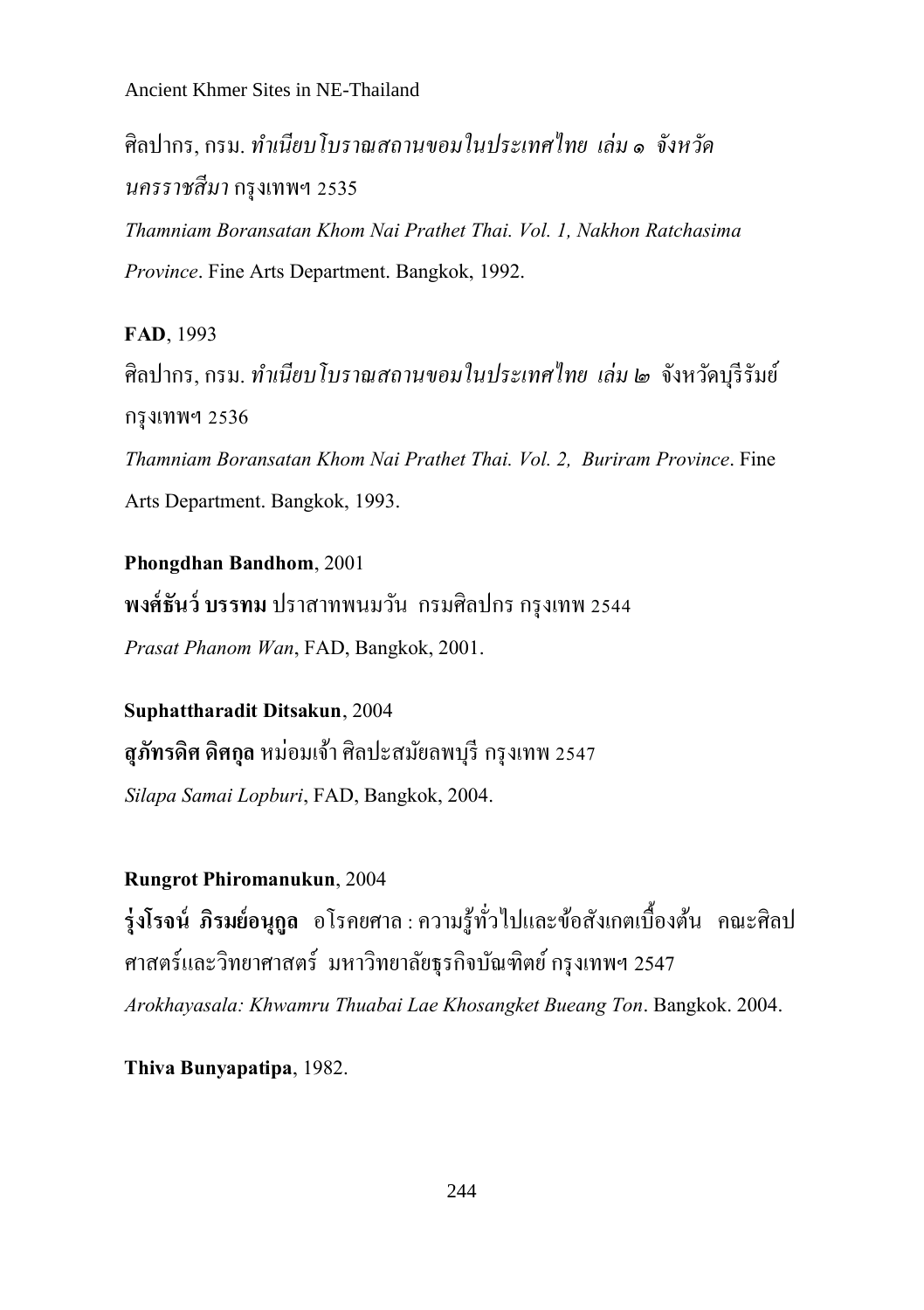**ทวิา ศุภจรรยา** *ทะเบียนต ำแหน่งที่ตั้งชุมชนโบรำณในประเทศไทย โครงกำรวิจัย ชุมชนโบรำณจำกภำพถ่ำยทำงอำกำศ*กรุงเทพฯ :จุฬาลงกรณ์มหาวิทยาลัย,2525 19 เล่ม.

*The inventory of ancient settlements in Thailand. Ancient Settlements from Aerial Photograph*. 19 volumes. Chulalongkorn. University, Bangkok.

## **Internet sources**

**Carte Interactive des Sites Archeologiques Khmer** (CISARK): www.site-archeologique-khmer.org **École française d'Extrême-Orient**: www.efeo.fr **Department of Mineral Resources**: http://www.dmr.go.th/main.php?filename=index EN **Google Earth**: www.earth.google.com **Online Sanskrit Dictionaries and utilities**: http://sanskritdocuments.org/dict/ **Pancanga**: http://www.cc.kyoto-su.ac.jp/~yanom/pancanga/index.html **Persée**: www.persee.fr **Sirindhorn Anthropology Centre** (SAC): *Inscriptions in Thailand*: http://www.sac.or.th/databases/inscriptions/en/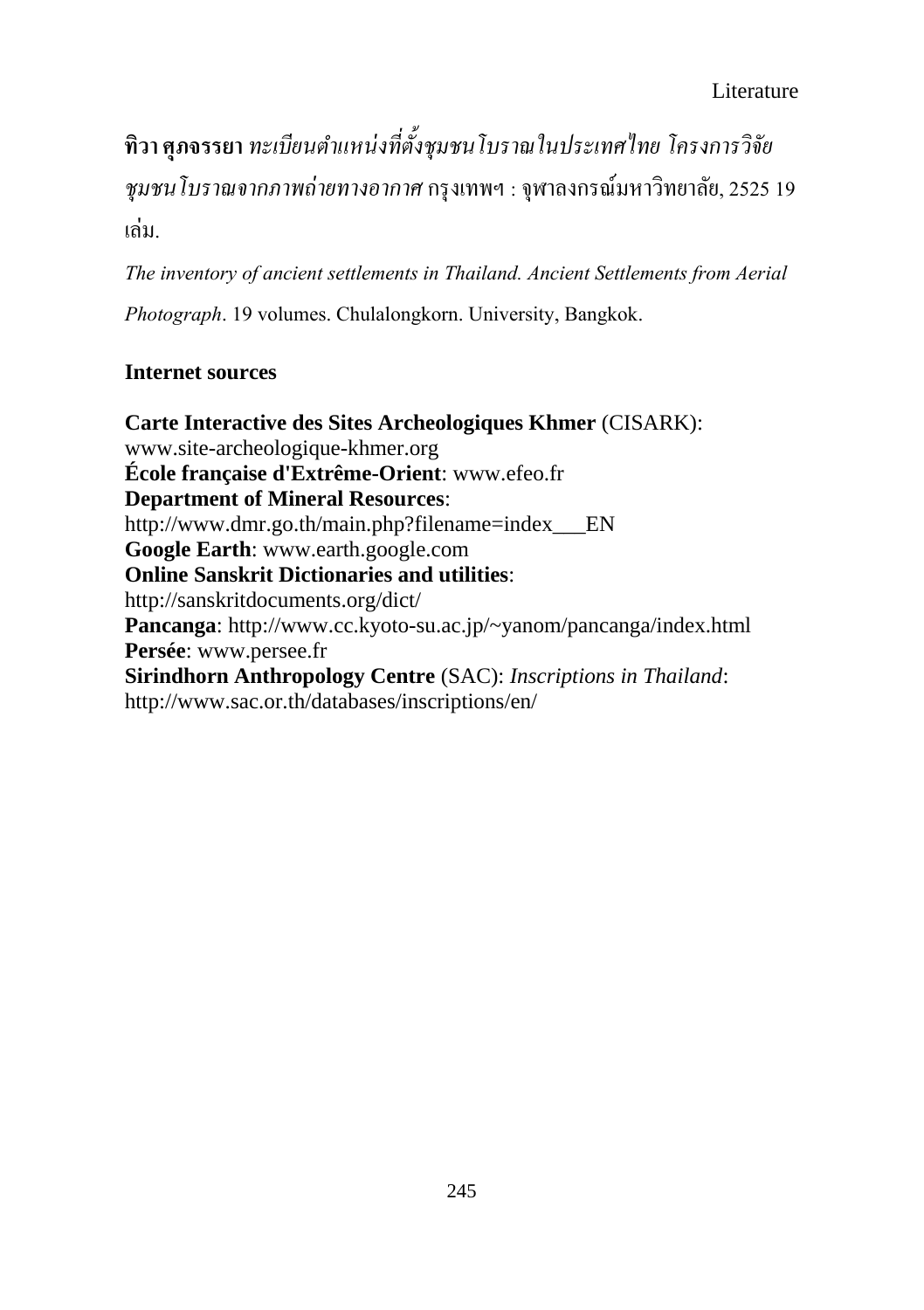#### **Endnotes**:

 $\overline{a}$ 

<sup>5</sup> Evans, 2016, p. 3. LIDAR images are shown on page 5.

<sup>6</sup> Coedes, 1937, IC, vol. I, p. 147.

 $7$  Golzio, 2006, pp. 87-88, from where I translated his German translation of the Sanskrit text.

<sup>8</sup> Billard and Eade, 2006, p. 409.

<sup>9</sup> Coèdes, 1968, p. 117: "the temple of Tribhuvanamaheśvara at Īśvarapura (Banteay Srei)".

<sup>10</sup> See De Meis et. al, 1961, pp. 294-295, where we are informed that Plato mentioned that the 'Great Year' in -3101 began at the meeting of all five planets and that the Babylonian Berosus in 300 BC handed down the idea that the world began at the conjunction of the five planets and will end at a new conjunction. Arabian astronomers shared the concept and put a time frame on. When this 'alternative story' reached South Asia, Indian astronomers framed it in a *Kaliyuga* measuring 432,000 years, again starting from year -3101. Meeus also informs that according to Greek and Persian sources the Flood took place in year -3101.

<sup>11</sup> Bhattacharya, 1956, p. 192.

<sup>12</sup> Ślączka, 2006, p. 44.

<sup>13</sup> Ślączka, 2006, pp. 9-10: "The *Kāśyapaśilpa* is thus, in a certain sense, a hybrid text, showing characteristics of" the *śilpaśāstra*, a category of Sanskrit texts, or manuals, dealing with such arts and crafts, and the *āgamas*, which are texts dealing mainly with ritual.

<sup>14</sup> Briggs, 1951, p. 110: "The pillar inscription of Phnom Dei, in Sanskrit and Khmer, dated 893, indicates that the sanctuary erected there was consecrated to the almost-forgotten cult of Harihara. The object of the inscription was to precise the boundaries of the domain of this divinity." *Harihara* (Sankara-Narayana) is Vishnu and Shiva combined in one body. *Harihara* was an important deity in Pre-Angkorian era. This dating is not listed by neither Billard nor Golzio.

<sup>15</sup> The architect is known as the *stapati* (*stha*, meaning 'fixed' and *pati*, 'master'), one who presides over construction of an edifice. He is assisted by a *sutragrahin*  (the 'carrier of the thread', who is knowledgeable of proportionate measurement by the cord to lay out the constructions, and various craftsmen, *silpin*.

<sup>16</sup> Briggs, 1951, p. 134; Coèdes, 1968, p. 117.

<sup>17</sup> Briggs, 1975, p. 138.

<sup>18</sup> Coèdes, 1968, p. 118.

<sup>19</sup> See Vickery, 1998.

<sup>&</sup>lt;sup>1</sup> Stellarium is an excellent and free open source planetarium for PC. The mobile version costs a few US\$: http://stellarium.org/en/

<sup>2</sup> The Surya Siddhanta, Stanza 24.

<sup>3</sup> Also written as archeoastronomy; cultural astronomy.

<sup>4</sup> In K. 842 he is referred to as both *vraḥ-guru* ('holy teacher') and *raja-guru* ('royal teacher').

<sup>20</sup> Pou, 2008, p. 248.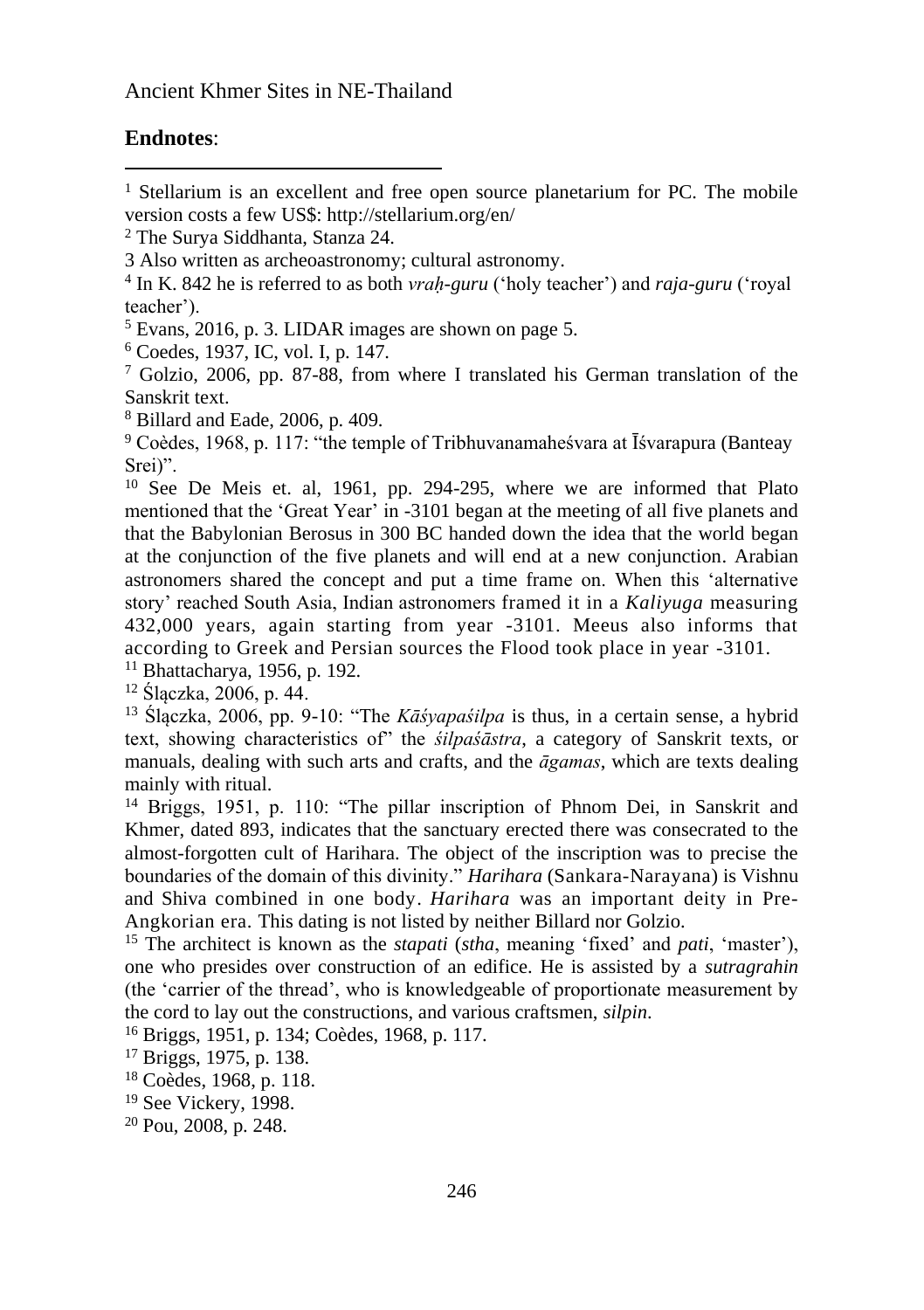<sup>21</sup> Finot et. al., 2000, Plate 67.

 $\overline{a}$ 

# **Ancient Khmer Sites** in **North-eastern Thailand**

**Khorat, Buriram and** the Angkor - Phimai route **Asger Mollerup** 







Asger Mollerup was born on the 12th of August 1949 (BE 2492) in Hobro, Denmark. As an architect, he visited Thailand for the first time in 1988 as a part of a group researching slum<br>problems and the impact of tourism on local environments. He returned in 1990, and since then has been working in various Fields: Cultural tourism (bringing tourists to experience village life), tourism adviser in Vientiane, farm-manager for a Danish diary project in Isan, and is presently permanent advisor on astronomy in relation to the solar-lunar events at Prasat<br>on astronomy in relation to the solar-lunar events at Prasat<br>Phanom Rung for the governor's office in Buriram Province.<br>Since the mid-90es he has been living per Phu Phan Mountains in Mukdahan Province, NE-Thailand, vorking on local languages, experimental archeo-astronomy<br>and doing field research on Khmer temples in Thailand and Laos. His Thai-Isan-Lao Phrasebook was printed in 2000 and a book on Phutai language, Phutai for Medicals, (in Thai) was printed in 2013.

Author's website: www.thai-isan-lao.com

Front-cover photo: Prasat Phimai, Khorat, Thailand.

**Back-cover photo:** A fire-priest  $(h\delta t)$  conducting a fire ritual (*agnicavana*). Depicted on the eastern wall of the  $2^{st}$  enclosure at Prasat Banteay Chhmar, Cambodia.